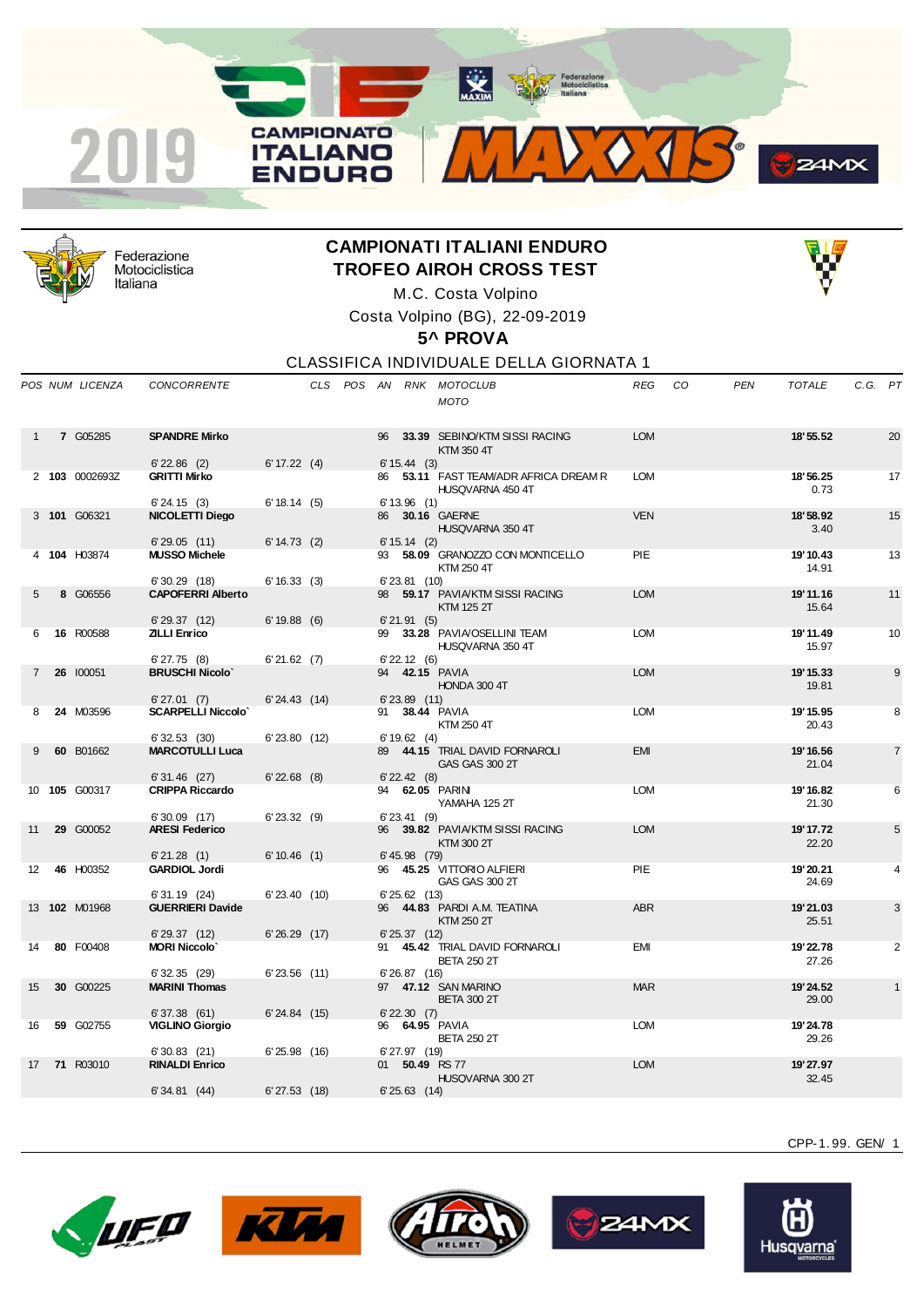**CAMPIONATO** 

**ITALIANO** ENDURO

2019



| IМВ<br>C<br>- |
|---------------|
|               |

|    | POS NUM LICENZA      | CONCORRENTE                               |                |  |                   | CLS POS AN RNK MOTOCLUB                           | REG CO     | PEN | TOTALE            | C.G. PT |  |
|----|----------------------|-------------------------------------------|----------------|--|-------------------|---------------------------------------------------|------------|-----|-------------------|---------|--|
|    |                      |                                           |                |  |                   | <b>MOTO</b>                                       |            |     |                   |         |  |
|    |                      |                                           |                |  |                   |                                                   |            |     |                   |         |  |
|    |                      | <b>GRIGIS Thomas</b>                      |                |  |                   |                                                   | LOM        |     |                   |         |  |
|    | 18 74 L01587         |                                           |                |  |                   | 01 86.29 SEBINO<br>YAMAHA 125 2T                  |            |     | 19'28.15<br>32.63 |         |  |
|    |                      | 6'33.03 (34)                              | 6'28.79(23)    |  | 6'26.33(15)       |                                                   |            |     |                   |         |  |
|    | 19 135 L02242        | <b>RIGO Elia</b>                          |                |  |                   | 01 90.83 GAERNE<br>HUSQVARNA 125 2T               | <b>VEN</b> |     | 19'29.35<br>33.83 |         |  |
|    |                      | 6'29.83(15)                               | 6'31.18(32)    |  | 6'28.34(21)       |                                                   |            |     |                   |         |  |
|    | 20 119 H00258        | <b>DI LUCA Andrea</b>                     |                |  |                   | 91 79.08 LAGO D'ISEO                              | <b>LOM</b> |     | 19'29.86          |         |  |
|    |                      | 6'33.43(37)                               | 6'28.97(25)    |  | $6'$ 27.46 $(18)$ | HUSQVARNA 250 4T                                  |            |     | 34.34             |         |  |
|    | 21 124 F00129        | <b>BASSI Andrea</b>                       |                |  |                   | 89 81.41 INTIMIANO N. NOSEDA                      | <b>LOM</b> |     | 19'30.07          |         |  |
|    |                      | 6'25.77(5)                                | 6'32.08(36)    |  | 6' 32.22 (27)     | HUSQVARNA 250 4T                                  |            |     | 34.55             |         |  |
|    | 22 107 M01321        | <b>GRIMANI Filippo</b>                    |                |  | 94 64.25 DG       |                                                   | <b>ABR</b> |     | 19'31.06          |         |  |
|    |                      | $6'30.44$ (20)                            | 6'28.02(19)    |  | 6'32.60(31)       | KTM 250 2T                                        |            |     | 35.54             |         |  |
|    | <b>53 S00913</b>     | <b>CRISTINI Simone</b>                    |                |  |                   | 01 56.60 LAGO D'ISEO                              | <b>LOM</b> |     | 19'31.66          |         |  |
|    |                      |                                           |                |  |                   | KTM 125 2T                                        |            |     | 36.14             |         |  |
|    | 24 108 Q01840        | 6'36.57(57)<br><b>ROSSI Matteo</b>        | 6'24.24(13)    |  | 6'30.85(25)       | 95 66.55 DESIO                                    | <b>LOM</b> |     | 19'32.44          |         |  |
|    |                      |                                           |                |  |                   | SUZUKI VALENTI 250 2T                             |            |     | 36.92             |         |  |
|    | 25 127 H03409        | 6'36.01(52)<br><b>COSTA Stefano</b>       | 6'28.34(20)    |  | $6'28.09$ (20)    | 96 82.75 GRANOZZO CON MONTICELLO                  | <b>PIE</b> |     | 19'32.81          |         |  |
|    |                      |                                           |                |  |                   | KTM 250 2T                                        |            |     | 37.29             |         |  |
|    | 26 194 C00470        | 6'25.55(4)<br><b>TAGLIAFERRI Michele</b>  | 6'35.62(52)    |  | $6'31.64$ (26)    | 88 128.35 SEBINO                                  | <b>LOM</b> |     | 19'32.83          |         |  |
|    |                      |                                           |                |  |                   | KTM 350 4T                                        |            |     | 37.31             |         |  |
|    | 27 111 G02541        | 6'26.02(6)<br><b>MENCHELLI Matteo</b>     | 6'29.47(27)    |  | 6'37.34(46)       | 99 69.89 VERSILIA CORSE                           | <b>TOS</b> |     | 19'33.56          |         |  |
|    |                      |                                           |                |  |                   | <b>BETA 250 2T</b>                                |            |     | 38.04             |         |  |
|    | 28 115 G12312        | 6'32.96(33)<br>PASQUALETTI Francesco      | 6'30.97(31)    |  | $6'29.63$ (24)    | 90 75.02 CAEREVETUS                               | LAZ        |     | 19'35.50          |         |  |
|    |                      |                                           |                |  |                   | KTM 250 4T                                        |            |     | 39.98             |         |  |
| 29 | 51 L00575            | $6'30.94$ (22)<br><b>TRAINI Jacopo</b>    | 6'29.48(28)    |  | 6'35.08(35)       | 98 62.75 OSTRA                                    | <b>MAR</b> |     | 19'35.68          |         |  |
|    |                      |                                           |                |  |                   | <b>BETA 125 2T</b>                                |            |     | 40.16             |         |  |
| 30 | <b>94 N01373</b>     | 6'31.42(26)<br><b>FABRIS Riccardo</b>     | 6'28.38(21)    |  | $6'35.88$ (37)    | 02 67.85 GAERNE                                   | <b>VEN</b> |     | 19'36.13          |         |  |
|    |                      |                                           |                |  |                   | KTM 125 2T                                        |            |     | 40.61             |         |  |
|    | 31 126 L01617        | $6'31.02$ (23)<br><b>CELESTI Riccardo</b> | 6'35.55(51)    |  | $6'29.56$ (23)    | 90 81.94 RAGNI FABRIANO                           | <b>MAR</b> |     | 19'37.20          |         |  |
|    |                      |                                           |                |  |                   | HUSQVARNA 250 4T                                  |            |     | 41.68             |         |  |
|    |                      | 6'33.15(35)                               | 6'28.91(24)    |  | 6'35.14(36)       |                                                   |            |     |                   |         |  |
|    | 32 120 F00165        | <b>PICCININI Nicola</b>                   |                |  |                   | 92 79.36 BERGAMO/SCUDERIA CASAZZA<br>HONDA 450 4T | <b>LOM</b> |     | 19'37.43<br>41.91 |         |  |
|    |                      | 6'31.67(28)                               | 6'38.57(65)    |  | $6'$ 27.19 $(17)$ |                                                   |            |     |                   |         |  |
| 33 | 69 L01586            | <b>GRIGIS Matteo</b>                      |                |  |                   | 01 71.38 SEBINO<br>YAMAHA 125 2T                  | <b>LOM</b> |     | 19'37.78<br>42.26 |         |  |
|    |                      | 6' 35.73 (49)                             | 6'29.53(29)    |  | 6'32.52(30)       |                                                   |            |     |                   |         |  |
|    | 34 110 R04155        | <b>BAZZURRI Lorenzo</b>                   |                |  |                   | 99 68.70 MATELICA<br><b>BETA 350 4T</b>           | MAR        |     | 19'39.62<br>44.10 |         |  |
|    |                      | 6'34.85(45)                               | $6'32.26$ (37) |  | 6'32.51(29)       |                                                   |            |     |                   |         |  |
|    | 35 153 M03534        | <b>CAPUZZO Mattia</b>                     |                |  |                   | 02 105.20 TRIAL DAVID FORNAROLI<br>KTM 125 2T     | <b>EMI</b> |     | 19'40.20<br>44.68 |         |  |
|    |                      | 6'28.18(9)                                | 6'36.02(53)    |  | 6'36.00(38)       |                                                   |            |     |                   |         |  |
|    | 36 <b>122</b> Q03605 | <b>ESPOSTO Alessandro</b>                 |                |  |                   | 87 80.54 INTIMIANO N. NOSEDA<br>KTM 300 2T        | <b>LOM</b> |     | 19'40.33<br>44.81 |         |  |
|    |                      | 6'30.08(16)                               | 6'33.13(39)    |  | 6'37.12(44)       |                                                   |            |     |                   |         |  |
| 37 | 97 G00607            | <b>OTERI Gabriele</b>                     |                |  |                   | 99 79.07 SICILIA RACING MOTORSPORT                | <b>SIC</b> |     | 19' 40.91         |         |  |
|    |                      | 6'39.65(69)                               | 6'31.74(35)    |  | $6'$ 29.52 $(22)$ | HONDA 300 4T                                      |            |     | 45.39             |         |  |
| 38 | <b>79 G04853</b>     | <b>BRESOLIN Matteo</b>                    |                |  | 94 52.46 AMX      |                                                   | <b>EMI</b> |     | 19' 41.33         |         |  |
|    |                      | 6'39.82(70)                               | 6'29.05(26)    |  | $6'32.46$ (28)    | KTM 250 2T                                        |            |     | 45.81             |         |  |
|    |                      |                                           |                |  |                   |                                                   |            |     |                   |         |  |









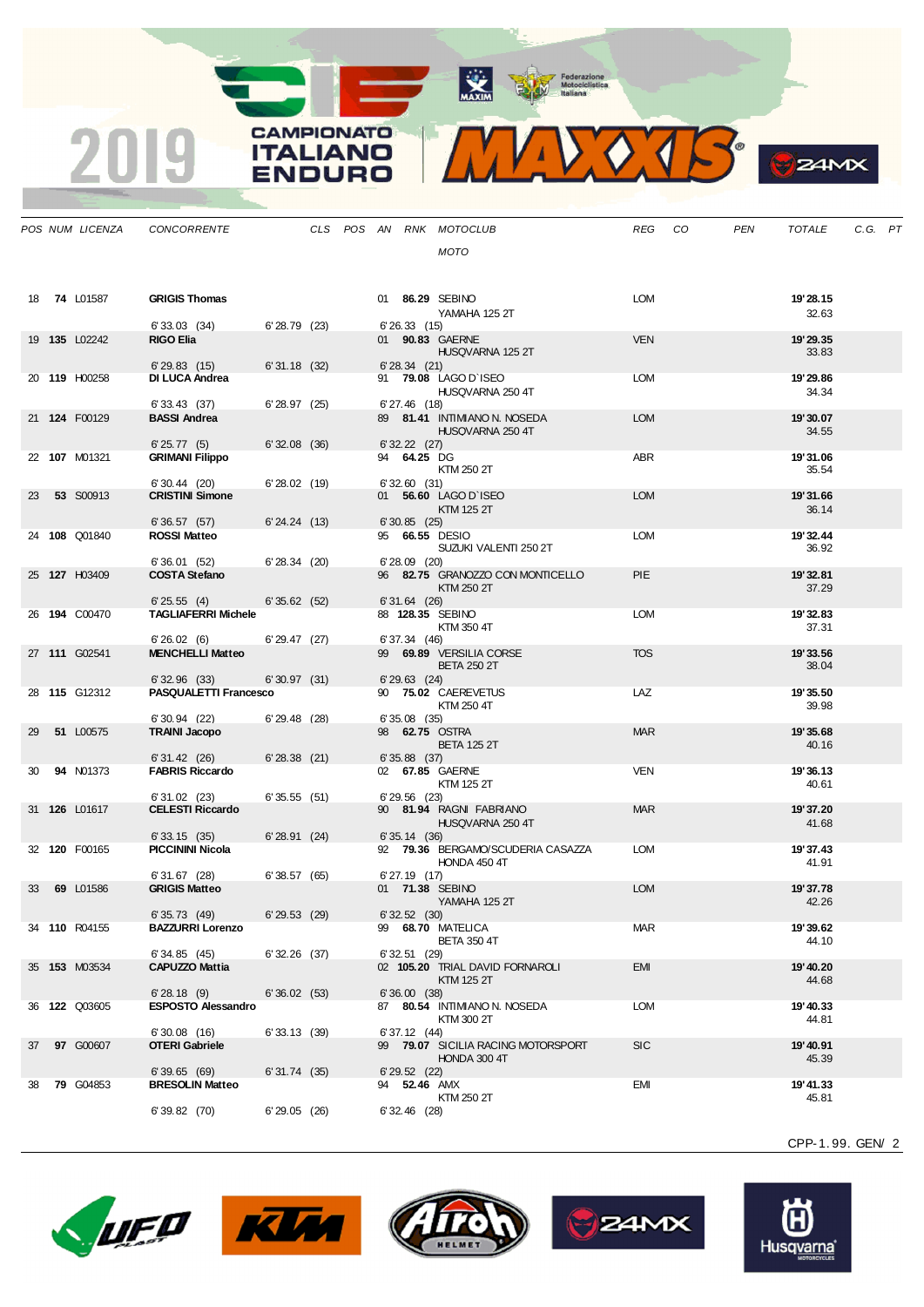**CAMPIONATO** 

**ITALIANO** 

**ENDURO** 

2019



**B**<sub>z</sub>amx

|    | POS NUM LICENZA      | CONCORRENTE                                 |                |            |  |                   | CLS POS AN RNK MOTOCLUB                                   | REG        | CO | <b>PEN</b> | <b>TOTALE</b>      | C.G. PT |  |
|----|----------------------|---------------------------------------------|----------------|------------|--|-------------------|-----------------------------------------------------------|------------|----|------------|--------------------|---------|--|
|    |                      |                                             |                |            |  |                   | <b>MOTO</b>                                               |            |    |            |                    |         |  |
|    |                      |                                             |                |            |  |                   |                                                           |            |    |            |                    |         |  |
|    |                      |                                             |                |            |  |                   |                                                           |            |    |            |                    |         |  |
| 39 | <b>19 M01918</b>     | <b>BERNINI Lorenzo</b>                      |                | <b>UND</b> |  |                   | 02 93.69 BERGAMO/SC. PONTE NOSSA MC B<br>HUSQVARNA 125 2T | <b>LOM</b> |    |            | 19'41.43<br>45.91  |         |  |
|    |                      | 6'28.49(10)                                 | 6'35.49(49)    |            |  | $6'37.45$ (48)    |                                                           |            |    |            |                    |         |  |
|    | 40 143 M03187        | <b>PASINETTI Gabriele</b>                   |                |            |  |                   | 03 96.71 COSTA VOLPINO                                    | <b>LOM</b> |    |            | 19' 42.07          |         |  |
|    |                      | 6'30.41(19)                                 | 6'35.34(47)    |            |  | 6'36.32(39)       | <b>BETA 125 2T</b>                                        |            |    |            | 46.55              |         |  |
| 41 | 92 F00060            | <b>CONFORTI Guido</b>                       |                |            |  |                   | 92 54.20 A.M. ALTA VALDELSA                               | <b>TOS</b> |    |            | 19' 42.69          |         |  |
|    |                      | 6'35.99(51)                                 | 6'32.65(38)    |            |  | 6'34.05(34)       | HUSQVARNA 125 2T                                          |            |    |            | 47.17              |         |  |
|    | 42 106 G11412        | <b>FERRARI Mattia</b>                       |                |            |  |                   | 92 62.93 TRIAL DAVID FORNAROLI                            | EMI        |    |            | 19'43.99           |         |  |
|    |                      |                                             |                |            |  |                   | KTM 450 4T                                                |            |    |            | 48.47              |         |  |
|    | 43 171 N02280        | 6' 34.44 (42)<br><b>VEZZANI Giovanni</b>    | 6'28.51(22)    |            |  | 6' 41.04 (62)     | 02 116.68 PAVIA                                           | <b>LOM</b> |    |            | 19' 44.72          |         |  |
|    |                      |                                             |                |            |  |                   | YAMAHA 125 2T                                             |            |    |            | 49.20              |         |  |
|    | <b>11 M02201</b>     | 6'33.19(36)<br><b>SPAGLICCIA Andrea</b>     | 6'34.03(40)    |            |  | 6'37.50(49)       | 02 93.22 SPOLETO                                          | <b>UMB</b> |    |            | 19' 45.65          |         |  |
|    |                      |                                             |                |            |  |                   | TM 125 2T                                                 |            |    |            | 50.13              |         |  |
|    | 17 M03590            | 6'33.67(38)<br><b>BRUNENGO Igor</b>         | 6'34.36(42)    |            |  | $6'37.62$ (50)    |                                                           | <b>PIE</b> |    |            | 19' 45.66          |         |  |
| 45 |                      |                                             |                |            |  |                   | 98 62.41 GRANOZZO CON MONTICELLO<br><b>BETA 125 2T</b>    |            |    |            | 50.14              |         |  |
|    |                      | 6'32.71(31)                                 | $6'31.69$ (34) |            |  | 6' 41.26 (66)     |                                                           |            |    |            |                    |         |  |
|    | 46 151 L01620        | <b>BOSSI Walter</b>                         |                |            |  |                   | 95 103.18 PAVIA<br>KTM 250 4T                             | <b>LOM</b> |    |            | 19' 47.67<br>52.15 |         |  |
|    |                      | 6'36.04(53)                                 | 6'34.92(44)    |            |  | 6' 36.71 (42)     |                                                           |            |    |            |                    |         |  |
|    | 47 121 L01338        | <b>CALOTTO Francesco</b>                    |                |            |  |                   | 92 79.87 GAERNE<br>HUSQVARNA 250 2T                       | <b>VEN</b> |    |            | 19'48.18<br>52.66  |         |  |
|    |                      | 6'35.24(46)                                 | 6'35.51(50)    |            |  | 6'37.43(47)       |                                                           |            |    |            |                    |         |  |
|    | 48 130 M02070        | <b>BELLICOSO Adriano</b>                    |                |            |  |                   | 00 85.70 PARDI A.M. TEATINA                               | <b>ABR</b> |    |            | 19' 48.35          |         |  |
|    |                      | 6'29.78(14)                                 | 6'36.23(55)    |            |  | $6'$ 42.34 $(67)$ | KTM 250 2T                                                |            |    |            | 52.83              |         |  |
| 49 | 88 G05982            | <b>BOLOGNA Marco</b>                        |                |            |  |                   | 96 69.90 SICILIA RACING MOTORSPORT                        | <b>SIC</b> |    |            | 19' 49.40          |         |  |
|    |                      | 6'34.39(41)                                 | 6'36.70(56)    |            |  | 6'38.31(54)       | <b>HONDA 250 4T</b>                                       |            |    |            | 53.88              |         |  |
|    | 50 116 C00158        | <b>REBELLATO Eric</b>                       |                |            |  |                   | 89 75.58 GAERNE                                           | <b>VEN</b> |    |            | 19' 50.28          |         |  |
|    |                      | 6'32.88(32)                                 | 6'37.59(59)    |            |  | 6'39.81(58)       | HUSQVARNA 250 4T                                          |            |    |            | 54.76              |         |  |
|    | 51 118 G05996        | <b>DE NICOLA Jimmy</b>                      |                |            |  |                   | 96 77.31 PARDI A.M. TEATINA                               | <b>ABR</b> |    |            | 19'51.57           |         |  |
|    |                      |                                             |                |            |  |                   | KTM 250 4T                                                |            |    |            | 56.05              |         |  |
|    | 52 <b>123</b> Q02854 | $6' 48.36$ (105)<br><b>CIMBERIO Andrea</b>  | $6'30.06$ (30) |            |  | 6'33.15(32)       | 91 80.89 VITTORIO ALFIERI                                 | <b>PIE</b> |    |            | 19' 51.72          |         |  |
|    |                      |                                             |                |            |  |                   | KTM 350 4T                                                |            |    |            | 56.20              |         |  |
|    | 53 170 G02689        | 6'35.97(50)<br><b>ROVIDA Mattia Stefano</b> | 6'38.43(63)    |            |  | 6'37.32(45)       | 97 116.56 INTIMIANO N. NOSEDA                             | <b>LOM</b> |    |            | 19' 52.67          |         |  |
|    |                      |                                             |                |            |  |                   | HUSQVARNA 350 4T                                          |            |    |            | 57.15              |         |  |
|    | 54 142 L04059        | 6'36.89(59)<br><b>CANDIDO Stefano</b>       | 6'38.04(62)    |            |  | 6'37.74 (52)      |                                                           | <b>FVG</b> |    |            | 19' 52.79          |         |  |
|    |                      |                                             |                |            |  |                   | 98 96.48 MANZANO<br>TM 300 2T                             |            |    |            | 57.27              |         |  |
|    |                      | 6' 40.59 (74)                               | 6'38.43 (63)   |            |  | 6' 33.77 (33)     |                                                           |            |    |            |                    |         |  |
|    | 55 <b>137</b> T00264 | POGNA Michael                               |                |            |  |                   | 89 91.44 SEBINO<br>SHERCO 300 2T                          | <b>LOM</b> |    |            | 19'53.01<br>57.49  |         |  |
|    |                      | 6'36.75(58)                                 | 6'36.74(57)    |            |  | 6'39.52(57)       |                                                           |            |    |            |                    |         |  |
| 56 | 45 L00256            | <b>BONAZZI Giovanni</b>                     |                |            |  |                   | 00 70.17 LAGO D'ISEO/KTM SISSI RACING<br>KTM 250 4T       | <b>LOM</b> |    |            | 19'53.08<br>57.56  |         |  |
|    |                      | 6'37.53(63)                                 | 6'34.51(43)    |            |  | $6' 41.04$ (62)   |                                                           |            |    |            |                    |         |  |
|    | 57 <b>183</b> T01383 | PEDERSOLI Jarno                             |                |            |  |                   | 01 122.82 SEBINO                                          | <b>LOM</b> |    |            | 19' 53.27          |         |  |
|    |                      | 6'31.37(25)                                 | 6' 40.85 (72)  |            |  | 6' 41.05 (64)     | <b>BETA 125 2T</b>                                        |            |    |            | 57.75              |         |  |
|    | 58 113 L01532        | <b>GIACCHERO Andrea</b>                     |                |            |  |                   | 94 72.67 AZEGLIO                                          | PIE        |    |            | 19' 53.65          |         |  |
|    |                      | 6'40.84 (78)                                | 6'35.19(46)    |            |  | 6'37.62(50)       | HUSQVARNA 350 4T                                          |            |    |            | 58.13              |         |  |
|    | 59 109 P03494        | <b>SILVI Silvestro</b>                      |                |            |  |                   | 98 67.94 CARSOLI ENDURO                                   | ABR        |    |            | 19' 54.94          |         |  |
|    |                      | 6'34.53(43)                                 | 6'35.18(45)    |            |  | $6' 45.23$ (76)   | KTM 250 4T                                                |            |    |            | 59.42              |         |  |
|    |                      |                                             |                |            |  |                   |                                                           |            |    |            |                    |         |  |









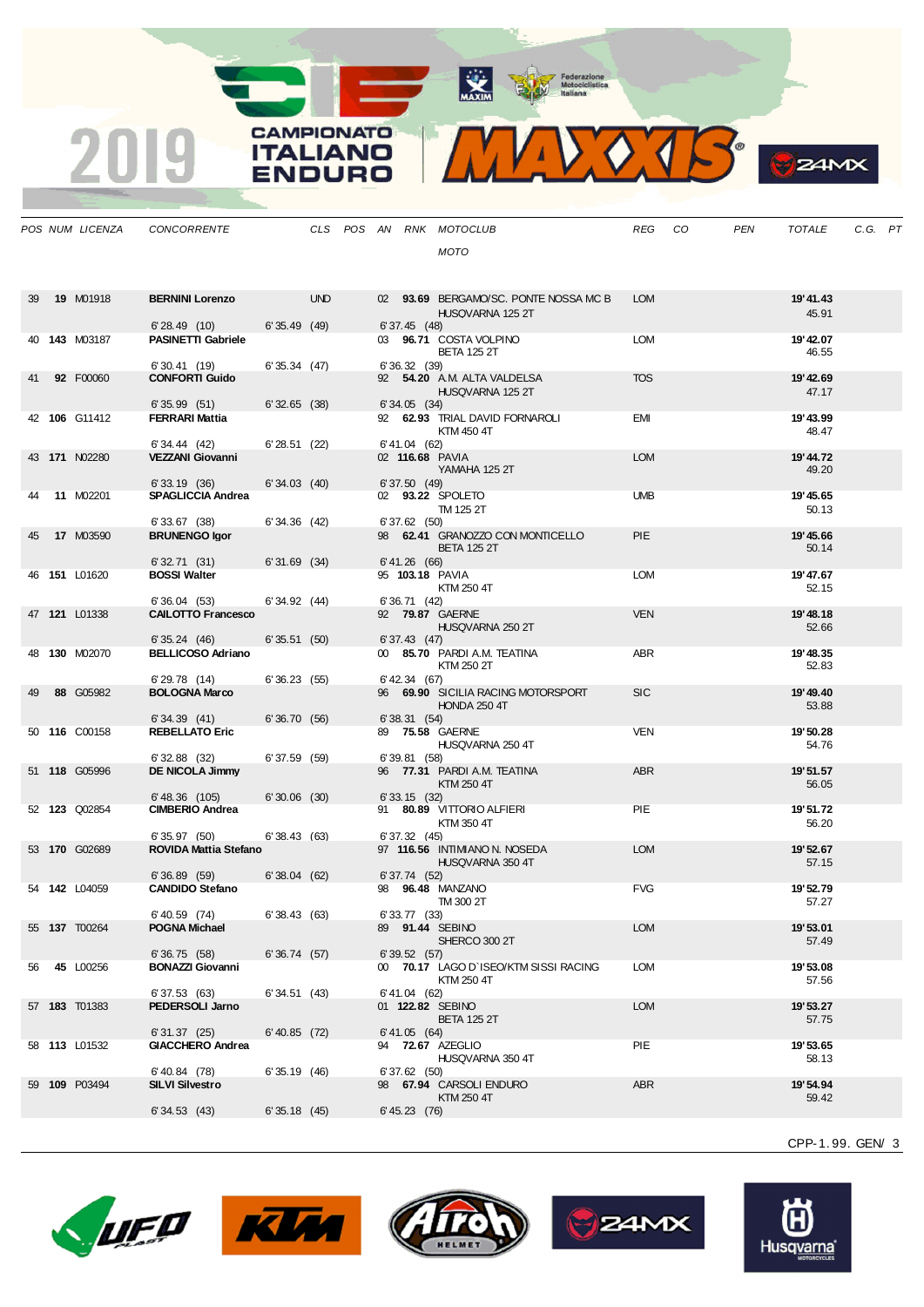**CAMPIONATO** 

**ITALIANO** 

**ENDURO** 

2019



**S**ZAMX

|    | POS NUM LICENZA | <b>CONCORRENTE</b>                          |                   |  |                     | CLS POS AN RNK MOTOCLUB                             | REG        | CO <sub>.</sub> | PEN | TOTALE               | C.G. PT |  |
|----|-----------------|---------------------------------------------|-------------------|--|---------------------|-----------------------------------------------------|------------|-----------------|-----|----------------------|---------|--|
|    |                 |                                             |                   |  |                     | MOTO                                                |            |                 |     |                      |         |  |
|    |                 |                                             |                   |  |                     |                                                     |            |                 |     |                      |         |  |
|    |                 |                                             |                   |  |                     |                                                     |            |                 |     |                      |         |  |
|    | 60 136 P01055   | <b>PASTORE Lorenzo</b>                      |                   |  | 89 <b>91.04</b> AMX | HUSQVARNA 250 4T                                    | <b>EMI</b> |                 |     | 19' 55.38<br>59.86   |         |  |
|    |                 | 6'39.58(68)                                 | 6'39.27(68)       |  | 6'36.53(40)         |                                                     |            |                 |     |                      |         |  |
| 61 | 4 102966        | <b>STACCIOLI Lorenzo</b>                    |                   |  |                     | 97 79.15 SEBINO                                     | <b>LOM</b> |                 |     | 19' 55.65            |         |  |
|    |                 | 6'37.46(62)                                 | 6'35.44(48)       |  | 6' 42.75 (69)       | HUSQVARNA 250 4T                                    |            |                 |     | 1'00.13              |         |  |
|    | 62 161 S04799   | <b>MOLETTA Filippo</b>                      |                   |  |                     | 91 109.38 PAVIA                                     | <b>LOM</b> |                 |     | 19' 56.47            |         |  |
|    |                 |                                             |                   |  |                     | HUSQVARNA 300 2T                                    |            |                 |     | 1'00.95              |         |  |
|    | 63 131 Q00207   | 6'35.39(47)<br><b>GECCHELE Fabio</b>        | 6'36.19(54)       |  | $6' 44.89$ (75)     | 89 86.89 LA MARCA TREVIGIANA                        | <b>VEN</b> |                 |     | 19'56.69             |         |  |
|    |                 |                                             |                   |  |                     | HUSQVARNA 350 4T                                    |            |                 |     | 1'01.17              |         |  |
|    |                 | $6'$ 40.55 $(73)$                           | 6'39.08(67)       |  | $6'37.06$ (43)      |                                                     |            |                 |     |                      |         |  |
|    | 64 159 M02509   | <b>SARTORI Daniel</b>                       |                   |  |                     | 00 108.96 ARSIE<br><b>HONDA 250 4T</b>              | <b>VEN</b> |                 |     | 19' 57.17<br>1'01.65 |         |  |
|    |                 | 6'36.21(55)                                 | 6' 41.60 (76)     |  | 6'39.36(56)         |                                                     |            |                 |     |                      |         |  |
| 65 | 67 L03666       | <b>SERVALLI Francesco</b>                   |                   |  |                     | 02 97.73 SEBINO/KTM SISSI RACING                    | <b>LOM</b> |                 |     | 19' 59.12            |         |  |
|    |                 | 6'38.04(66)                                 | 6'39.92(69)       |  | 6' 41.16 (65)       | <b>KTM 125 2T</b>                                   |            |                 |     | 1'03.60              |         |  |
|    | 66 140 G07482   | <b>COLLOVIGH Pietro Enrico</b>              |                   |  |                     | 96 <b>94.72 TRIESTE</b>                             | <b>FVG</b> |                 |     | 19' 59.76            |         |  |
|    |                 | 6'36.30(56)                                 | $6'$ 40.95 $(73)$ |  | $6'$ 42.51 $(68)$   | SHERCO 300 4T                                       |            |                 |     | 1'04.24              |         |  |
| 67 | 56 103083       | <b>GIUSTI Francesco</b>                     |                   |  |                     | 01 91.14 PEGASO                                     | <b>TOS</b> |                 |     | 20'00.49             |         |  |
|    |                 |                                             |                   |  |                     | <b>BETA 125 2T</b>                                  |            |                 |     | 1'04.97              |         |  |
|    | 68 128 G06836   | $6'$ 42.12 $(83)$<br><b>GARNERO Stefano</b> | 6'39.03(66)       |  | 6'39.34(55)         | 93 83.11 VITTORIO ALFIERI                           | PIE        |                 |     | 20'00.55             |         |  |
|    |                 |                                             |                   |  |                     | GAS GAS 300 2T                                      |            |                 |     | 1'05.03              |         |  |
|    |                 | 6'34.20(40)                                 | 6'39.95(70)       |  | 6' 46.40 (82)       |                                                     |            |                 |     |                      |         |  |
|    | 69 112 H00235   | <b>MALANCHINI Robert</b>                    |                   |  |                     | 93 69.96 BERGAMO/SC. PONTE NOSSA MC B<br>KTM 300 2T | <b>LOM</b> |                 |     | 20'02.39<br>1'06.87  |         |  |
|    |                 | 6'54.34(128)                                | 6'31.45(33)       |  | 6'36.60(41)         |                                                     |            |                 |     |                      |         |  |
|    | 70 117 N00907   | <b>FLAVIANI Michele</b>                     |                   |  |                     | 93 76.27 BERGAMO/SCUDERIA CASAZZA                   | <b>LOM</b> |                 |     | 20'03.44             |         |  |
|    |                 | $6'$ 43.08 $(85)$                           | 6'40.40(71)       |  | $6'39.96$ (59)      | KTM 300 2T                                          |            |                 |     | 1'07.92              |         |  |
|    | 71 160 V02967   | <b>MICHAUD Kelien</b>                       |                   |  |                     | 93 109.30 PAVIA                                     | <b>LOM</b> |                 |     | 20'03.98             |         |  |
|    |                 |                                             |                   |  |                     | KTM 350 4T                                          |            |                 |     | 1'08.46              |         |  |
|    | 72 343 G11427   | 6' 41.13 (79)<br><b>CENCIONI Michele</b>    | $6'$ 42.06 $(77)$ |  | 6' 40.79 (61)       | 93 50.75 PMT RACING                                 | <b>TOS</b> |                 |     | 20'04.79             |         |  |
|    |                 |                                             |                   |  |                     | <b>BETA 250 2T</b>                                  |            |                 |     | 1'09.27              |         |  |
| 73 | 68 100999       | $6'$ 43.99 $(89)$<br>RAVIZZOLA Leonardo     | $6'$ 42.75 (82)   |  | 6'38.05(53)         | 01 77.10 DESIO                                      | <b>LOM</b> |                 |     | 20'05.70             |         |  |
|    |                 |                                             |                   |  |                     | YAMAHA 125 2T                                       |            |                 |     | 1'10.18              |         |  |
|    |                 | 6'37.86(65)                                 | 6'36.83(58)       |  | 6'51.01(91)         |                                                     |            |                 |     |                      |         |  |
|    | 74 156 U01884   | <b>NASI Nicola</b>                          |                   |  |                     | 97 106.50 VITTORIO ALFIERI<br><b>GAS GAS 300 2T</b> | <b>PIE</b> |                 |     | 20'05.98<br>1' 10.46 |         |  |
|    |                 | 6'37.84(64)                                 | $6'$ 42.45 (80)   |  | 6' 45.69 (77)       |                                                     |            |                 |     |                      |         |  |
|    | 75 196 G01471   | <b>GRIGIS Patrick</b>                       |                   |  |                     | 94 131.41 SEBINO                                    | <b>LOM</b> |                 |     | 20'07.40             |         |  |
|    |                 | 6'41.67(81)                                 | $6'$ 42.63 (81)   |  | $6'$ 43.10 $(71)$   | YAMAHA 125 2T                                       |            |                 |     | 1'11.88              |         |  |
|    | 76 155 G10403   | POZZI Lemuel                                |                   |  |                     | 00 105.85 PAVIA/KTM SISSI RACING                    | <b>LOM</b> |                 |     | 20'08.03             |         |  |
|    |                 |                                             |                   |  |                     | KTM 125 2T                                          |            |                 |     | $1'$ 12.51           |         |  |
|    | 77 146 V01992   | 6'39.84(71)<br><b>MITELLI Luca</b>          | $6'$ 42.27 $(78)$ |  | $6' 45.92$ (78)     | 94 99.75 GARDONE V.T.                               | <b>LOM</b> |                 |     | 20'09.49             |         |  |
|    |                 |                                             |                   |  |                     | HUSQVARNA 250 2T                                    |            |                 |     | 1' 13.97             |         |  |
|    |                 | 6' 41.27 (80)                               | 6' 44.11 (86)     |  | 6' 44.11 (72)       |                                                     |            |                 |     |                      |         |  |
|    | 78 149 G00993   | <b>SCANDELLA Alessandro</b>                 |                   |  |                     | 90 102.21 INTIMIANO N. NOSEDA<br>HUSQVARNA 250 4T   | <b>LOM</b> |                 |     | 20'09.50<br>1' 13.98 |         |  |
|    |                 | 6' 43.12 (86)                               | $6'$ 43.43 $(84)$ |  | $6'$ 42.95 $(70)$   |                                                     |            |                 |     |                      |         |  |
|    | 79 166 104361   | <b>PIRLETTI Nicola</b>                      |                   |  |                     | 91 113.30 BERGAMO/SC. PONTE NOSSA MC B              | <b>LOM</b> |                 |     | 20'10.14             |         |  |
|    |                 | 6' 40.74 (76)                               | 6' 41.21 (75)     |  | $6'$ 48.19 $(84)$   | KTM 300 2T                                          |            |                 |     | 1' 14.62             |         |  |
|    | 80 148 104425   | <b>OBERTO Carlo</b>                         |                   |  |                     | 01 <b>102.06</b> 100 TORRI ALBA                     | PIE        |                 |     | 20'12.83             |         |  |
|    |                 |                                             |                   |  |                     | KTM 125 2T                                          |            |                 |     | 1' 17.31             |         |  |
|    |                 | 6' 43.19 (87)                               | 6'45.00(89)       |  | 6' 44.64 (74)       |                                                     |            |                 |     |                      |         |  |

CPP-1. 99. GEN/ 4

(H) Husqvarna®







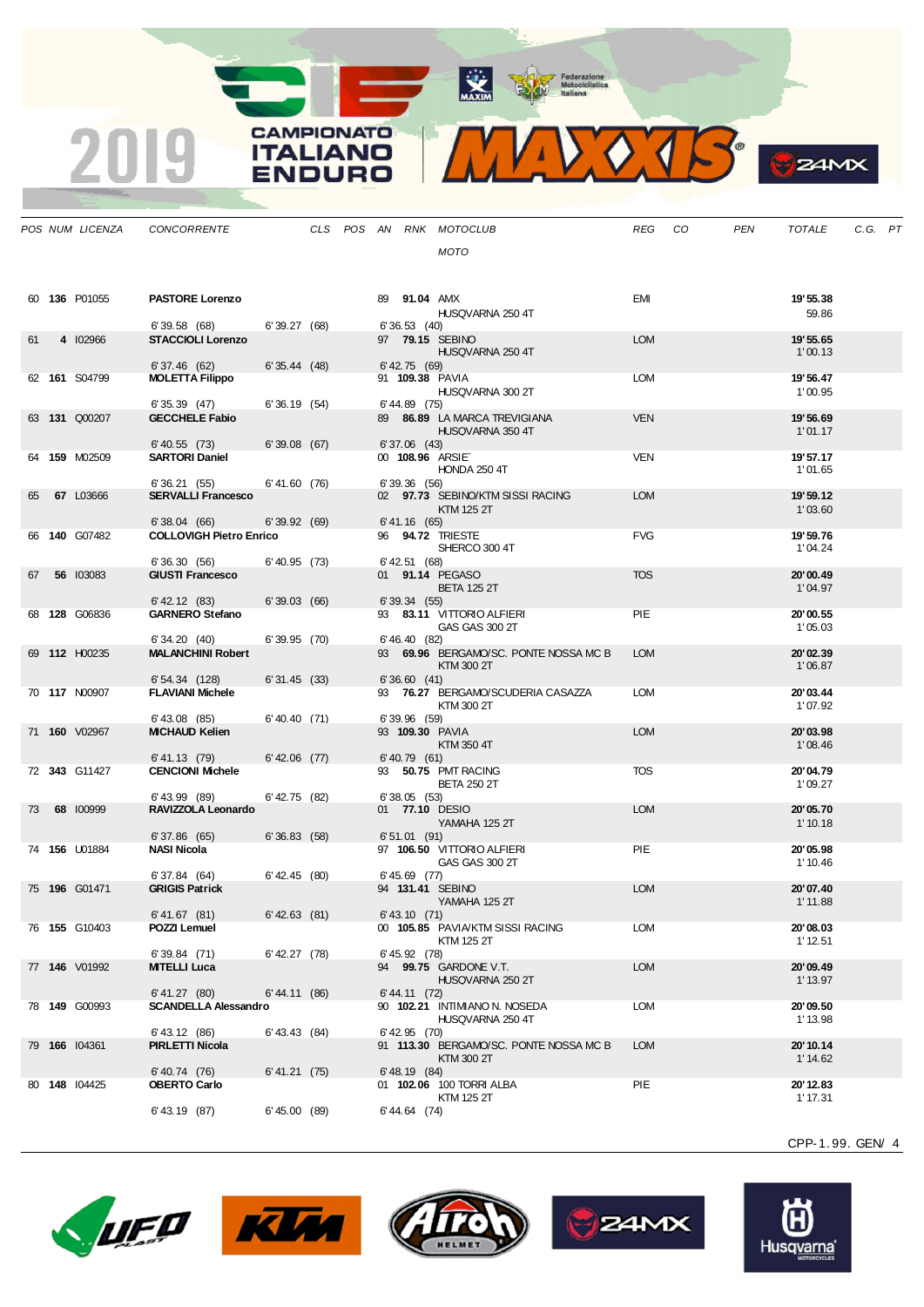**CAMPIONATO** 

**ITALIANO** 

**ENDURO** 

2019



**B**<sub>z</sub>amx

|    | POS NUM LICENZA | <b>CONCORRENTE</b>                        |                   |            |    |                   | CLS POS AN RNK MOTOCLUB                                     | REG        | CO | PEN | <b>TOTALE</b>        | C.G. PT |  |
|----|-----------------|-------------------------------------------|-------------------|------------|----|-------------------|-------------------------------------------------------------|------------|----|-----|----------------------|---------|--|
|    |                 |                                           |                   |            |    |                   | <b>MOTO</b>                                                 |            |    |     |                      |         |  |
|    |                 |                                           |                   |            |    |                   |                                                             |            |    |     |                      |         |  |
|    |                 |                                           |                   |            |    |                   |                                                             |            |    |     |                      |         |  |
|    | 81 340 V02965   | <b>VAUDAN Alexandre</b>                   |                   |            | 94 |                   | S.R. PAVIA                                                  | <b>LOM</b> |    |     | 20'13.61             |         |  |
|    |                 |                                           | $6'$ 40.99 $(74)$ |            |    |                   | HUSQVARNA 250 4T                                            |            |    |     | 1'18.09              |         |  |
|    | 82 167 G05791   | 6' 48.24 (103)<br><b>PIETRANERA Marco</b> |                   |            |    | $6' 44.38$ (73)   | 90 113.83 PAVIA                                             | <b>LOM</b> |    |     | 20'13.98             |         |  |
|    |                 |                                           |                   |            |    |                   | KTM 300 2T                                                  |            |    |     | 1' 18.46             |         |  |
|    |                 | 6' 40.62 (75)                             | 6' 44.61 (88)     |            |    | $6'$ 48.75 $(85)$ |                                                             |            |    |     |                      |         |  |
| 83 | 41 101292       | <b>CONIGLIO Ivan</b>                      |                   |            |    |                   | 97 89.71 SICILIA RACING MOTORSPORT<br>HONDA 300 4T          | <b>SIC</b> |    |     | 20'14.71<br>1'19.19  |         |  |
|    |                 | $6'51.01$ (114)                           | $6'$ 43.36 $(83)$ |            |    | $6'$ 40.34 $(60)$ |                                                             |            |    |     |                      |         |  |
|    | 84 133 G00447   | <b>FAVARI Alex</b>                        |                   |            |    |                   | 99 89.84 TRIAL DAVID FORNAROLI                              | <b>EMI</b> |    |     | 20' 15.59            |         |  |
|    |                 |                                           |                   |            |    |                   | HUSQVARNA 250 4T                                            |            |    |     | 1'20.07              |         |  |
|    | 85 174 G02712   | 6' 43.41 (88)<br><b>LAZZARONI Nicola</b>  | 6'37.87(60)       |            |    | 6' 54.31 (100)    | 90 117.67 BBM RACING                                        | <b>LOM</b> |    |     | 20'15.78             |         |  |
|    |                 |                                           |                   |            |    |                   | HONDA 400 4T                                                |            |    |     | 1'20.26              |         |  |
|    |                 | 6' 44.04 (90)                             | 6' 45.42 (90)     |            |    | 6' 46.32 (81)     |                                                             |            |    |     |                      |         |  |
|    | 86 342 T00638   | <b>CERVETTO Cristian</b>                  |                   |            |    |                   | 97 176.16 SEBINO<br>HUSQVARNA 300 2T                        | <b>LOM</b> |    |     | 20' 19.45<br>1'23.93 |         |  |
|    |                 | $6' 45.68$ (97)                           | $6'$ 42.28 $(79)$ |            |    | $6'51.49$ (95)    |                                                             |            |    |     |                      |         |  |
|    | 87 178 U01221   | <b>GARLANDA Tommaso</b>                   |                   |            |    |                   | 02 119.57 VITTORIO ALFIERI                                  | <b>PIE</b> |    |     | 20'19.59             |         |  |
|    |                 |                                           |                   |            |    |                   | <b>BETA 125 2T</b>                                          |            |    |     | 1'24.07              |         |  |
| 88 | 6 T05503        | 6' 44.14 (92)<br><b>FILISETTI Luca</b>    | 6' 45.51 (91)     |            |    | $6'$ 49.94 $(88)$ | 00 104.54 BERGAMO/SC. PONTE NOSSA MC B                      | <b>LOM</b> |    |     | 20'20.18             |         |  |
|    |                 |                                           |                   |            |    |                   | KTM 250 2T                                                  |            |    |     | 1'24.66              |         |  |
|    |                 | 6'36.07(54)                               | 6'37.94(61)       |            |    | 7' 06.17 (123)    |                                                             |            |    |     |                      |         |  |
|    | 89 198 T02504   | <b>CORBELLINI Simone</b>                  |                   |            |    |                   | 99 132.32 BERGAMO/SCUDERIA SERIATE MC<br>KTM 125 2T         | <b>LOM</b> |    |     | 20'21.47<br>1'25.95  |         |  |
|    |                 | 6' 45.17 (96)                             | 6' 44.40 (87)     |            |    | $6'51.90$ (96)    |                                                             |            |    |     |                      |         |  |
|    | 90 186 P01431   | <b>FANZIO Federico</b>                    |                   |            |    |                   | 91 123.45 VALLE STAFFORA                                    | <b>LOM</b> |    |     | 20'21.94             |         |  |
|    |                 |                                           |                   |            |    |                   | YAMAHA 250 4T                                               |            |    |     | 1'26.42              |         |  |
|    | 91 162 G02590   | 6' 44.39 (94)<br><b>MAGNANI Filippo</b>   | 6'46.43(92)       |            |    | 6'51.12(93)       | 99 110.15 TITANO                                            | <b>MAR</b> |    |     | 20'22.68             |         |  |
|    |                 |                                           |                   |            |    |                   | KTM 250 4T                                                  |            |    |     | 1'27.16              |         |  |
|    |                 | $6' 46.78$ (99)                           | $6' 47.78$ (95)   |            |    | 6' 48.12 (83)     |                                                             |            |    |     |                      |         |  |
|    | 92 144 R00991   | <b>GIUDICI Mirko</b>                      |                   |            |    |                   | 96 97.50 BERGAMO/SC. PONTE NOSSA MC B<br><b>BETA 300 2T</b> | <b>LOM</b> |    |     | 20'24.28<br>1'28.76  |         |  |
|    |                 | $6'50.53$ (113)                           | 6' 47.67 (93)     |            |    | $6' 46.08$ (80)   |                                                             |            |    |     |                      |         |  |
|    | 93 176 H01260   | <b>DONELLI Silvio</b>                     |                   |            |    |                   | 90 118.84 REGNANO                                           | <b>EMI</b> |    |     | 20'25.56             |         |  |
|    |                 | 6' 44.84 (95)                             | $6'50.48$ (100)   |            |    | 6'50.24(89)       | HONDA 400 4T                                                |            |    |     | 1'30.04              |         |  |
|    | 94 195 V00326   | <b>SCALIA Stefano</b>                     |                   |            |    |                   | 94 129.34 SEBINO                                            | <b>LOM</b> |    |     | 20' 26.41            |         |  |
|    |                 |                                           |                   |            |    |                   | KTM 350 4T                                                  |            |    |     | 1'30.89              |         |  |
|    | 95 181 G09750   | 6' 41.86 (82)<br><b>PIROLA Jonathan</b>   | 6'53.51 (106)     |            |    | 6' 51.04 (92)     | 95 121.68 PARIN                                             | <b>LOM</b> |    |     | 20'27.34             |         |  |
|    |                 |                                           |                   |            |    |                   | <b>KTM 125 2T</b>                                           |            |    |     | 1'31.82              |         |  |
|    |                 | 6' 44.06 (91)                             | 6' 47.74 (94)     |            |    | $6'55.54$ (104)   |                                                             |            |    |     |                      |         |  |
|    | 96 217 V00932   | <b>VISINONI Omar</b>                      |                   |            |    |                   | 96 144.01 BERGAMO/SCUDERIA PRESOLANA M<br>KTM 350 4T        | <b>LOM</b> |    |     | 20'29.54<br>1'34.02  |         |  |
|    |                 | 6'47.72 (101)                             | 6' 49.14 (96)     |            |    | $6'52.68$ (97)    |                                                             |            |    |     |                      |         |  |
|    | 97 189 T02585   | VANTI Andrea                              |                   | <b>UND</b> |    | 98 125.39 AMX     |                                                             | <b>EMI</b> |    |     | 20'29.83             |         |  |
|    |                 | $6'$ 40.80 $(77)$                         |                   |            |    | $6'54.68$ (101)   | HUSQVARNA 350 4T                                            |            |    |     | 1'34.31              |         |  |
|    | 98 203 Q03175   | <b>POLONI Federico</b>                    | 6'54.35(110)      | <b>UND</b> |    |                   | 99 136.08 BERGAMO/SCUDERIA CASAZZA                          | <b>LOM</b> |    |     | 20'29.87             |         |  |
|    |                 |                                           |                   |            |    |                   | HUSQVARNA 250 4T                                            |            |    |     | 1'34.35              |         |  |
|    |                 | 6' 48.33 (104)                            | $6'50.29$ (98)    |            |    | 6'51.25(94)       |                                                             |            |    |     |                      |         |  |
|    | 99 185 M00649   | <b>BOCCONI Stefano</b>                    |                   | <b>UND</b> |    |                   | 01 123.41 BERGAMO/SCUDERIA CASAZZA<br>HUSQVARNA 125 2T      | <b>LOM</b> |    |     | 20'31.82<br>1'36.30  |         |  |
|    |                 | 6' 44.17 (93)                             | 6' 49.56 (97)     |            |    | $6'58.09$ (106)   |                                                             |            |    |     |                      |         |  |
|    | 100 132 M03349  | <b>MELCHIORRI Damiano</b>                 |                   |            |    |                   | 98 87.57 GRAFFIGNANO 1989                                   | LAZ        |    |     | 20'32.19             |         |  |
|    |                 | 6'48.42 (106)                             | $6'53.51$ (106)   |            |    | $6'50.26$ (90)    | <b>BETA 300 2T</b>                                          |            |    |     | 1'36.67              |         |  |
|    | 101 169 Q04334  | <b>ALUTTO Edoardo</b>                     |                   |            |    |                   | 99 115.14 VITTORIO ALFIERI                                  | <b>PIE</b> |    |     | 20'33.90             |         |  |
|    |                 |                                           |                   |            |    |                   | SHERCO 250 4T                                               |            |    |     | 1'38.38              |         |  |
|    |                 | $6' 48.47$ (108)                          | 6'50.39(99)       |            |    | $6'55.04$ (102)   |                                                             |            |    |     |                      |         |  |











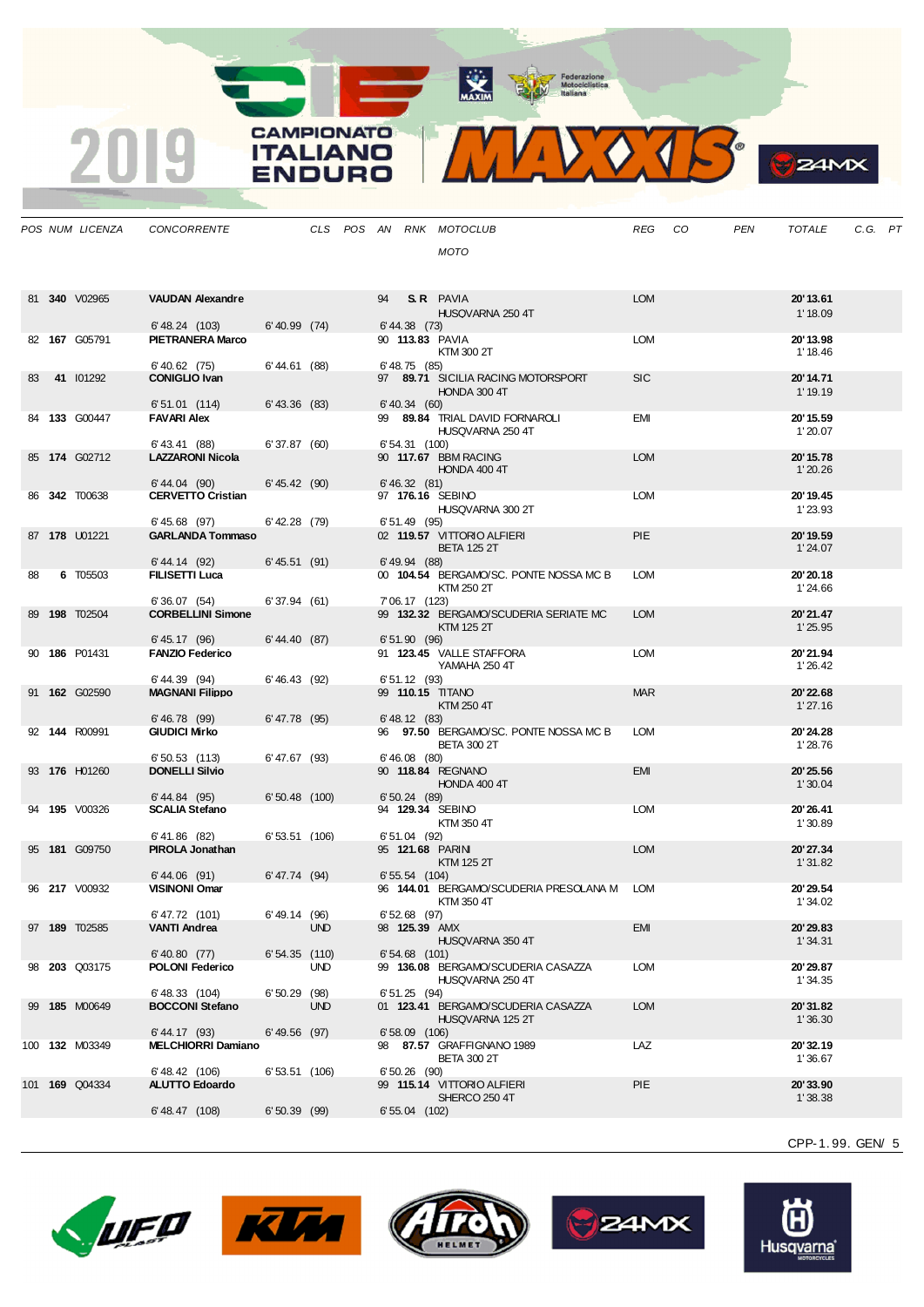**CAMPIONATO** 

**ITALIANO** 

**ENDURO** 

2019



|     | POS NUM LICENZA       | <b>CONCORRENTE</b>                             |                 |            |  |                 | CLS POS AN RNK MOTOCLUB                            | REG        | CO | PEN | TOTALE                | C.G. PT |  |
|-----|-----------------------|------------------------------------------------|-----------------|------------|--|-----------------|----------------------------------------------------|------------|----|-----|-----------------------|---------|--|
|     |                       |                                                |                 |            |  |                 | MOTO                                               |            |    |     |                       |         |  |
|     |                       |                                                |                 |            |  |                 |                                                    |            |    |     |                       |         |  |
|     |                       |                                                |                 |            |  |                 |                                                    |            |    |     |                       |         |  |
|     | 102 184 T01239        | <b>COLARUSSO Filippo</b>                       |                 |            |  |                 | 02 123.16 GAERNE<br><b>BETA 125 2T</b>             | VEN        |    |     | 20'34.01<br>1'38.49   |         |  |
|     |                       | 6'49.36 (110)                                  | $6'51.49$ (102) |            |  | 6' 53, 16 (98)  |                                                    |            |    |     |                       |         |  |
|     | 103 254 V00621        | <b>BALDUZZI Manuel</b>                         |                 |            |  |                 | 96 168.81 BERGAMO/SCUDERIA PRESOLANA M             | <b>LOM</b> |    |     | 20'34.73              |         |  |
|     |                       | $6' 48.46$ (107)                               | 6'52.20(104)    |            |  | 6' 54.07 (99)   | KTM 350 4T                                         |            |    |     | 1'39.21               |         |  |
|     | 104 164 P02161        | <b>GORI Lorenzo</b>                            |                 |            |  |                 | 94 110.54 VALDISIEVE                               | <b>TOS</b> |    |     | 20'34.83              |         |  |
|     |                       |                                                |                 |            |  |                 | <b>BETA 300 2T</b>                                 |            |    |     | 1'39.31               |         |  |
|     | 105 193 P01539        | 6'54.03 (125)<br><b>PATRINI Andrea</b>         | $6'51.48$ (101) |            |  | 6' 49.32 (86)   | 95 127.66 BERGAMO/SCUDERIA SERIATE MC              | <b>LOM</b> |    |     | 20'37.78              |         |  |
|     |                       |                                                |                 |            |  |                 | KTM 125 2T                                         |            |    |     | 1' 42.26              |         |  |
|     |                       | 6'47.59 (100)                                  | $6'54.68$ (111) |            |  | $6'55.51$ (103) |                                                    | <b>PIE</b> |    |     |                       |         |  |
|     | 106 <b>187</b> Q04335 | <b>ALUTTO Filippo</b>                          |                 |            |  |                 | 99 124.07 VITTORIO ALFIERI<br>SHERCO 250 2T        |            |    |     | 20'41.62<br>1' 46.10  |         |  |
|     |                       | 6'51.82 (116)                                  | $6'51.76$ (103) |            |  | $6'58.04$ (105) |                                                    |            |    |     |                       |         |  |
|     | 107 179 M00814        | FRANZI Ivan                                    |                 | <b>SEN</b> |  |                 | 94 119.63 INTIMIANO N. NOSEDA<br>HUSQVARNA 250 4T  | <b>LOM</b> |    |     | 20' 45.27<br>1' 49.75 |         |  |
|     |                       | 6' 48.05 (102)                                 | $6'54.04$ (108) |            |  | 7' 03.18 (112)  |                                                    |            |    |     |                       |         |  |
|     | 108 168 C01377        | <b>GUALDANI Luca</b>                           |                 |            |  |                 |                                                    | <b>TOS</b> |    |     | 20' 45.34             |         |  |
|     |                       | 6' 48.95 (109)                                 | 6'55.60 (113)   |            |  | 7'00.79 (109)   | <b>BETA 125 2T</b>                                 |            |    |     | 1'49.82               |         |  |
|     | 109 190 R03001        | <b>PAGANINI Edgardo</b>                        |                 |            |  |                 | 01 <b>126.06</b> PAVIA                             | <b>LOM</b> |    |     | 20' 46.44             |         |  |
|     |                       |                                                |                 |            |  |                 | <b>KTM 125 2T</b>                                  |            |    |     | 1'50.92               |         |  |
|     | 110 <b>199</b> L01526 | 6'52.01(118)<br>PELIZZARI Nicola               | 6'56.22(114)    |            |  | 6' 58.21 (107)  | 01 133.48 BERGAMO/SCUDERIA PRESOLANA M             | <b>LOM</b> |    |     | 20'47.31              |         |  |
|     |                       |                                                |                 |            |  |                 | YAMAHA 125 2T                                      |            |    |     | 1'51.79               |         |  |
|     |                       | 6' 42.78 (84)                                  | $7'05.84$ (131) |            |  | $6'58.69$ (108) |                                                    |            |    |     |                       |         |  |
|     | 111 275 M01218        | <b>CERESOLI Michele</b>                        |                 |            |  |                 | 97 187.83 BERGAMO/SCUDERIA SERIATE MC<br>TM 300 4T | <b>LOM</b> |    |     | 20'47.89<br>1'52.37   |         |  |
|     |                       | 6' 49.40 (111)                                 | 6'54.21(109)    |            |  | $7'04.28$ (118) |                                                    |            |    |     |                       |         |  |
|     | 112 <b>192</b> U03552 | <b>CARRARA Isacco</b>                          |                 | <b>UND</b> |  |                 | 97 127.23 COSTA VOLPINO                            | <b>LOM</b> |    |     | 20' 50.57             |         |  |
|     |                       | 6'54.31 (127)                                  | $6'53.01$ (105) |            |  | 7' 03.25 (113)  | HUSQVARNA 300 2T                                   |            |    |     | 1'55.05               |         |  |
|     | 113 <b>150</b> P03849 | <b>GENANGELI Matteo</b>                        |                 |            |  |                 | 95 102.44 MATELICA                                 | <b>MAR</b> |    |     | 20'51.12              |         |  |
|     |                       | $6'$ 49.89 $(112)$                             | $7'00.11$ (118) |            |  | $7'01.12$ (110) | <b>BETA 300 2T</b>                                 |            |    |     | 1'55.60               |         |  |
|     | 114 223 S04638        | <b>VAGNI Ruggero</b>                           |                 |            |  |                 | 97 148.27 GIALLO 23 YOUNG                          | <b>LOM</b> |    |     | 20'51.31              |         |  |
|     |                       |                                                |                 |            |  |                 | KTM 125 2T                                         |            |    |     | 1'55.79               |         |  |
|     | 115 <b>205</b> G10207 | $6'51.06$ (115)<br><b>BUSSANDRI Nicolo'</b>    | $6'55.46$ (112) |            |  | 7'04.79 (119)   | 96 136.87 PONTE DELL'OLIO                          | <b>EMI</b> |    |     | 20'53.84              |         |  |
|     |                       |                                                |                 |            |  |                 | HUSQVARNA 250 4T                                   |            |    |     | 1'58.32               |         |  |
|     |                       | 6'52.05(119)                                   | 6'58.33(116)    |            |  | $7'03.46$ (114) |                                                    |            |    |     |                       |         |  |
|     | 116 212 U03378        | SPANO' Marco                                   |                 |            |  |                 | 93 139.78 GIALLO 23 YOUNG<br>HUSQVARNA 125 2T      | <b>LOM</b> |    |     | 20'58.87<br>2'03.35   |         |  |
|     |                       | $6'57.02$ (133)                                | $6'58.03$ (115) |            |  | 7'03.82 (115)   |                                                    |            |    |     |                       |         |  |
|     | 117 173 E01189        | <b>AGNELLI Maycol</b>                          |                 |            |  |                 | 90 117.39 PAVIA<br>KTM 125 2T                      | <b>LOM</b> |    |     | 21'01.67<br>2'06.15   |         |  |
|     |                       | 6' 54.48 (129)                                 | $7'00.14$ (119) |            |  | $7'07.05$ (124) |                                                    |            |    |     |                       |         |  |
|     | 118 <b>224</b> N01636 | <b>CREPALDI Jacopo</b>                         |                 |            |  |                 | 97 148.27 B.B.1 BIBIONE                            | <b>VEN</b> |    |     | 21'02.44              |         |  |
|     |                       | 6'56.90 (132)                                  | 7'00.50 (120)   |            |  | 7' 05.04 (121)  | KTM 250 2T                                         |            |    |     | 2'06.92               |         |  |
| 119 | <b>73 Q01679</b>      | <b>LUPATINI Diego</b>                          |                 |            |  |                 | 95 118.88 RS 77                                    | <b>LOM</b> |    |     | 21'04.73              |         |  |
|     |                       |                                                |                 |            |  |                 | <b>HONDA 250 4T</b>                                |            |    |     | 2'09.21               |         |  |
|     | 120 218 P02689        | 6'52.92(121)<br><b>DONETTO Andrea Vittorio</b> | 7'05.95(132)    |            |  | $7'05.86$ (122) | 01 145.57 VITTORIO ALFIERI                         | PIE        |    |     | 21'06.29              |         |  |
|     |                       |                                                |                 |            |  |                 | <b>KTM 125 2T</b>                                  |            |    |     | 2' 10.77              |         |  |
|     |                       | 6' 57.45 (134)                                 | 7'04.88 (128)   |            |  | 7'03.96 (117)   |                                                    |            |    |     |                       |         |  |
|     | 121 208 L01525        | <b>PATELLI Marco</b>                           |                 |            |  |                 | 95 138.19 BERGAMO/SCUDERIA CASAZZA<br>KTM 300 2T   | <b>LOM</b> |    |     | 21'07.16<br>2' 11.64  |         |  |
|     |                       | 6'54.78(130)                                   | 7'03.88 (126)   |            |  | 7'08.50(126)    |                                                    |            |    |     |                       |         |  |
|     | 122 215 L02227        | <b>ZOPPI Michele</b>                           |                 |            |  |                 | 91 142.84 LA MARCA TREVIGIANA                      | VEN        |    |     | 21'07.97              |         |  |
|     |                       | 6' 53.22 (122)                                 | 7'02.47 (122)   |            |  | 7' 12.28 (132)  | SHERCO 300 2T                                      |            |    |     | 2' 12.45              |         |  |
|     |                       |                                                |                 |            |  |                 |                                                    |            |    |     |                       |         |  |

CPP-1. 99. GEN/ 6

**24MX** 









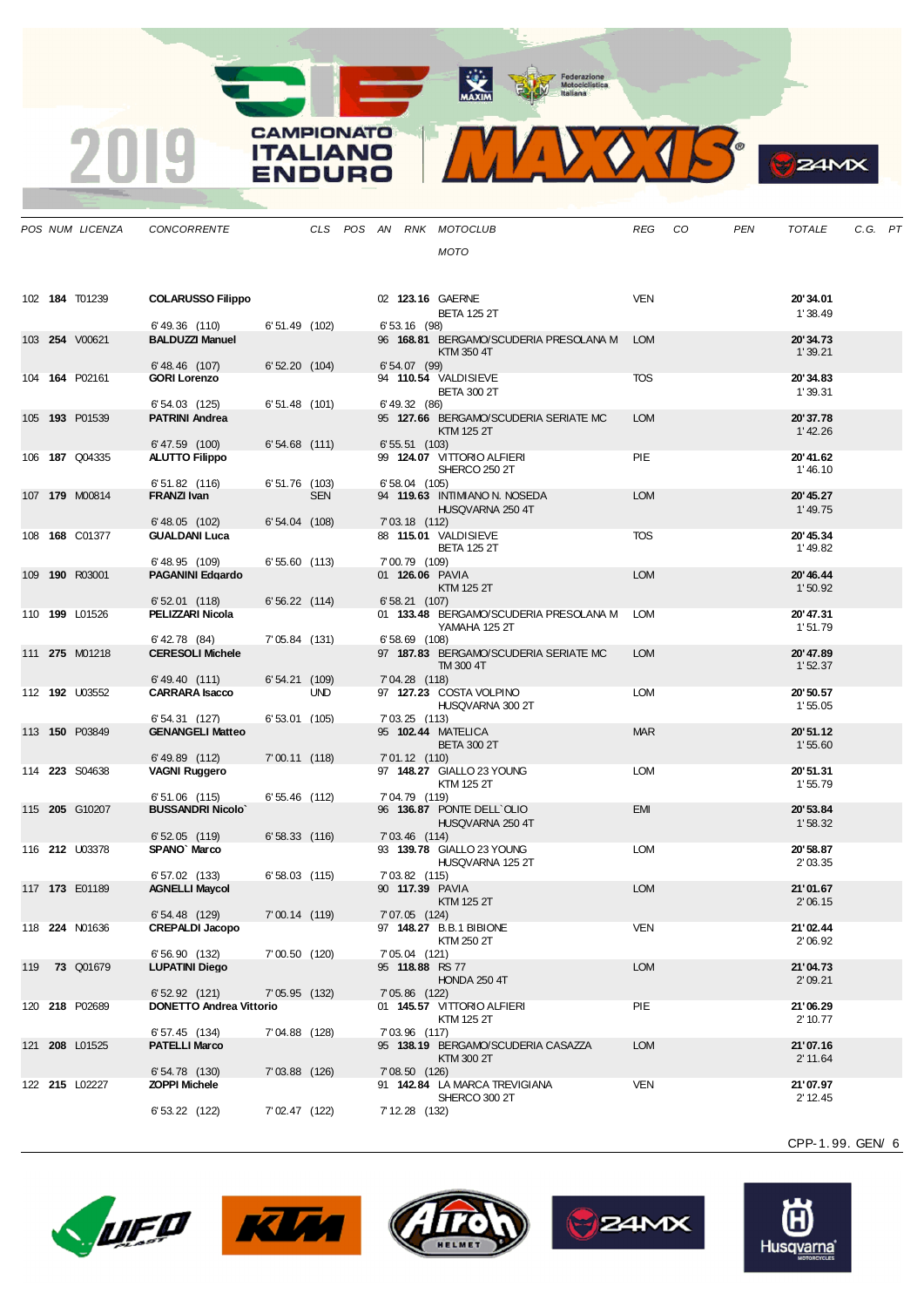MIDOJS

**B**<sub>z</sub>amx

|  | POS NUM LICENZA       | CONCORRENTE                                |                 |            |  |                 | CLS POS AN RNK MOTOCLUB                             | REG        | CO | <b>PEN</b> | <b>TOTALE</b>        | C.G. PT |  |
|--|-----------------------|--------------------------------------------|-----------------|------------|--|-----------------|-----------------------------------------------------|------------|----|------------|----------------------|---------|--|
|  |                       |                                            |                 |            |  |                 | <b>MOTO</b>                                         |            |    |            |                      |         |  |
|  |                       |                                            |                 |            |  |                 |                                                     |            |    |            |                      |         |  |
|  |                       |                                            |                 |            |  |                 |                                                     |            |    |            |                      |         |  |
|  | 123 175 U03320        | <b>TAGLIAPIETRA Filippo</b>                |                 |            |  |                 | 95 118.19 SALERNO<br><b>BETA 300 2T</b>             | <b>CAM</b> |    |            | 21'09.91<br>2' 14.39 |         |  |
|  |                       | 6'53.93(124)                               | 7'06.72 (139)   |            |  | 7' 09.26 (127)  |                                                     |            |    |            |                      |         |  |
|  | 124 209 R00483        | <b>RIVOLTELLA Matteo</b>                   |                 |            |  |                 | 95 138.34 PAVIA<br>KTM 350 4T                       | <b>LOM</b> |    |            | 21'13.39<br>2' 17.87 |         |  |
|  |                       | $6'58.11$ (135)                            | $6'59.29$ (117) |            |  | 7' 15.99 (141)  |                                                     |            |    |            |                      |         |  |
|  | 125 201 T02677        | <b>ROSSI Alessandro</b>                    |                 |            |  |                 | 01 134.26 REGNANO                                   | EMI        |    |            | 21'14.02             |         |  |
|  |                       | $6'53.45$ (123)                            | $7'03.65$ (125) |            |  | 7' 16.92 (144)  | KTM 125 2T                                          |            |    |            | 2' 18.50             |         |  |
|  | 126 216 G03901        | <b>MOLTENI Andrea</b>                      |                 |            |  |                 | 92 143.29 INTIMIANO N. NOSEDA                       | <b>LOM</b> |    |            | 21'14.66             |         |  |
|  |                       |                                            |                 |            |  |                 | <b>BETA 125 2T</b>                                  |            |    |            | 2' 19.14             |         |  |
|  | 127 <b>147</b> S03136 | 6' 54.22 (126)<br><b>BIANCHI Luca</b>      | 7'06.80(141)    |            |  | 7' 13.64 (134)  | 98 100.93 INOSSIDABILI TERNI                        | <b>UMB</b> |    |            | 21'15.53             |         |  |
|  |                       |                                            |                 |            |  |                 | HUSQVARNA 125 2T                                    |            |    |            | 2'20.01              |         |  |
|  | 128 220 T02194        | 7' 11.23 (164)<br><b>MANASSERO Luca</b>    | $7'01.68$ (121) | <b>UND</b> |  | $7'02.62$ (111) | 99 146.61 CEVA                                      | PIE        |    |            | 21' 15.90            |         |  |
|  |                       |                                            |                 |            |  |                 | HUSQVARNA 250 4T                                    |            |    |            | 2'20.38              |         |  |
|  |                       | 7' 05.81 (150)                             | 7'05.30 (129)   |            |  | 7'04.79 (119)   |                                                     |            |    |            |                      |         |  |
|  | 129 227 P02306        | <b>CARRARA Mattia</b>                      |                 |            |  |                 | 93 148.93 SEBINO<br>HUSQVARNA 250 2T                | <b>LOM</b> |    |            | 21'17.34<br>2' 21.82 |         |  |
|  |                       | 7'00.91(144)                               | 7'06.14(133)    |            |  | $7'10.29$ (130) |                                                     |            |    |            |                      |         |  |
|  | 130 236 R00640        | <b>ZANOTTI Bruno</b>                       |                 |            |  |                 | 02 154.83 COSTA VOLPINO                             | <b>LOM</b> |    |            | 21'17.78             |         |  |
|  |                       | 6'58.61(137)                               | 7'02.63 (123)   |            |  | 7' 16.54 (142)  | <b>BETA 125 2T</b>                                  |            |    |            | 2' 22.26             |         |  |
|  | 131 222 102822        | <b>MEDICI Marcello</b>                     |                 |            |  | 93 148.06 AMX   |                                                     | <b>EMI</b> |    |            | 21'18.06             |         |  |
|  |                       | 6'56.39(131)                               | 7'07.05 (142)   |            |  | 7' 14.62 (136)  | KTM 450 4T                                          |            |    |            | 2' 22.54             |         |  |
|  | 132 219 S05114        | <b>LOLLI Nicolo'</b>                       |                 |            |  |                 | 02 146.54 CROSTOLO                                  | EMI        |    |            | 21'18.28             |         |  |
|  |                       |                                            |                 |            |  |                 | KTM 125 2T                                          |            |    |            | 2' 22.76             |         |  |
|  | 133 257 V01129        | 7'03.30 (149)<br><b>PARIS Cristian</b>     | $7'06.52$ (135) |            |  | 7'08.46 (125)   | 98 171.66 COSTA VOLPINO                             | <b>LOM</b> |    |            | 21'18.60             |         |  |
|  |                       |                                            |                 |            |  |                 | <b>BETA 250 2T</b>                                  |            |    |            | 2' 23.08             |         |  |
|  | 134 229 U00277        | 7'03.01 (147)<br><b>GIACOMELLI Luca</b>    | 7' 05.78 (130)  |            |  | 7'09.81 (128)   | 00 149.35 SEBINO                                    | <b>LOM</b> |    |            | 21'19.63             |         |  |
|  |                       |                                            |                 |            |  |                 | KTM 125 2T                                          |            |    |            | 2' 24.11             |         |  |
|  | 135 200 G05793        | 7'00.04 (142)<br><b>FRUSTAGLI Stefano</b>  | 7'07.96 (143)   |            |  | 7'11.63 (131)   | 90 133.61 PONTE DELL'OLIO                           | <b>EMI</b> |    |            | 21'20.23             |         |  |
|  |                       |                                            |                 |            |  |                 | YAMAHA 250 2T                                       |            |    |            | 2' 24.71             |         |  |
|  |                       | $6'59.07$ (138)                            | 7'06.54(136)    |            |  | 7' 14.62 (136)  |                                                     |            |    |            |                      |         |  |
|  | 136 235 N00667        | <b>CORINO Tommaso</b>                      |                 |            |  |                 | 96 154.68 BERGAMO/SCUDERIA SERIATE MC<br>KTM 250 4T | <b>LOM</b> |    |            | 21'22.86<br>2' 27.34 |         |  |
|  |                       | 6'59.25(139)                               | 7'08.78 (145)   |            |  | 7' 14.83 (138)  |                                                     |            |    |            |                      |         |  |
|  | 137 206 G07291        | <b>MASPERO Niccolo'</b>                    |                 |            |  |                 | 96 137.75 INTIMIANO N. NOSEDA<br>YAMAHA 250 4T      | <b>LOM</b> |    |            | 21'25.20<br>2' 29.68 |         |  |
|  |                       | $7'00.33$ (143)                            | 7' 10.41 (150)  |            |  | 7' 14.46 (135)  |                                                     |            |    |            |                      |         |  |
|  | 138 241 G11513        | <b>FRENO Pietro</b>                        |                 |            |  |                 | 00 157.75 VITTORIO ALFIERI                          | PIE        |    |            | 21'25.92             |         |  |
|  |                       | 6'59.86 (141)                              | 7'06.36 (134)   |            |  | 7' 19.70 (151)  | YAMAHA 125 2T                                       |            |    |            | 2'30.40              |         |  |
|  | 139 <b>263</b> Q00355 | <b>RAVELLI Simone</b>                      |                 |            |  |                 | 92 179.65 SEBINO                                    | <b>LOM</b> |    |            | 21'26.98             |         |  |
|  |                       |                                            |                 |            |  |                 | <b>BETA 125 2T</b>                                  |            |    |            | 2'31.46              |         |  |
|  | 140 225 T05555        | 6'58.33(136)<br><b>MAGRI Federico</b>      | 7'04.35(127)    |            |  | 7'24.30(157)    | 02 148.30 COSTA VOLPINO                             | <b>LOM</b> |    |            | 21'26.99             |         |  |
|  |                       |                                            |                 |            |  |                 | KTM 125 2T                                          |            |    |            | 2'31.47              |         |  |
|  | 141 230 S05389        | 7' 20.33 (184)<br><b>TOSANA Alessandro</b> | $7'02.83$ (124) | <b>UND</b> |  | 7'03.83 (116)   | 02 150.56 TRE LAGHI DUE                             | <b>LOM</b> |    |            | 21'27.48             |         |  |
|  |                       |                                            |                 |            |  |                 | HUSQVARNA 125 2T                                    |            |    |            | 2' 31.96             |         |  |
|  |                       | $6'59.26$ (140)                            | 7'08.89 (146)   |            |  | 7'19.33(150)    |                                                     |            |    |            |                      |         |  |
|  | 142 <b>256</b> T01365 | <b>SANTINI Pietro</b>                      |                 | SEN        |  |                 | 92 170.25 A.M.C. GARFAGNANA<br>HUSQVARNA 250 4T     | <b>TOS</b> |    |            | 21'32.35<br>2' 36.83 |         |  |
|  |                       | 7'07.06 (153)                              | 7' 12.94 (152)  |            |  | 7' 12.35 (133)  |                                                     |            |    |            |                      |         |  |
|  | 143 250 F00613        | <b>GHIDINI Paolo</b>                       |                 |            |  |                 | 92 163.20 GIALLO 23 YOUNG<br>KTM 250 4T             | <b>LOM</b> |    |            | 21'32.38<br>2'36.86  |         |  |
|  |                       | 7'07.09 (154)                              | 7'08.51(144)    |            |  | 7' 16.78 (143)  |                                                     |            |    |            |                      |         |  |
|  |                       |                                            |                 |            |  |                 |                                                     |            |    |            |                      |         |  |

**CAMPIONATO** 

**ITALIANO** 

**ENDURO** 

2019

CPP-1. 99. GEN/ 7

Õ Husqvarna®







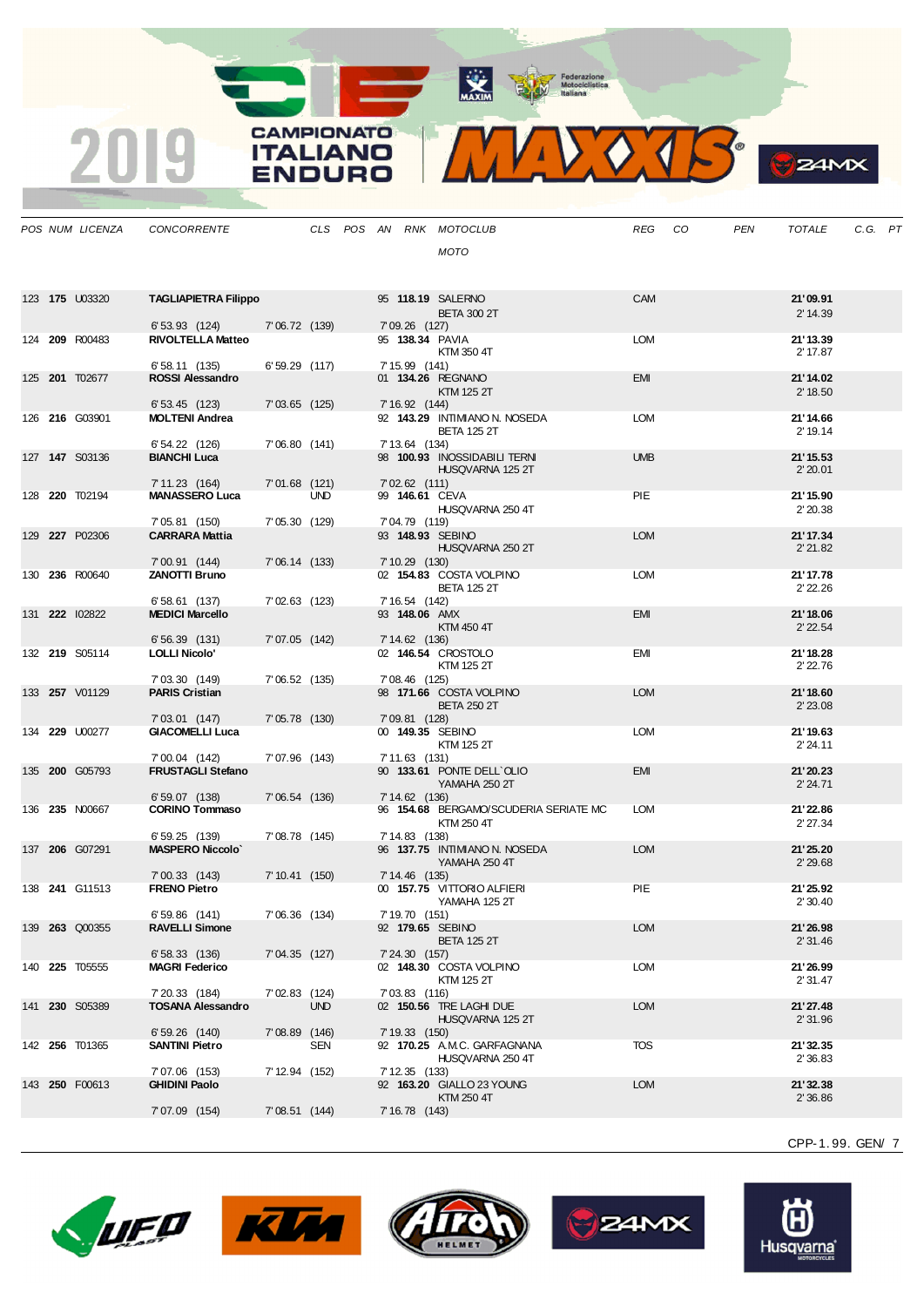Motociclistica

**CAMPIONATO** 

**ITALIANO** 

**ENDURO** 

2019



**O** 

 $24MX$ 

|  | POS NUM LICENZA       | CONCORRENTE                                  |                  |            |  |                | CLS POS AN RNK MOTOCLUB                        | REG        | CO | <b>PEN</b> | <b>TOTALE</b>        | C.G. PT |  |
|--|-----------------------|----------------------------------------------|------------------|------------|--|----------------|------------------------------------------------|------------|----|------------|----------------------|---------|--|
|  |                       |                                              |                  |            |  |                | <b>MOTO</b>                                    |            |    |            |                      |         |  |
|  | 144 207 P02049        | <b>VIZIO Marco</b>                           |                  |            |  |                | 97 138.15 CEVA<br>TM 300 4T                    | PIE        |    |            | 21'33.17<br>2'37.65  |         |  |
|  | 145 221 Q00801        | 7' 03.23 (148)<br><b>ROSSI Simone</b>        | 7'09.03 (148)    | <b>SEN</b> |  | 7' 20.91 (153) | 85 147.65 REGNANO                              | <b>EMI</b> |    |            | 21'33.83             |         |  |
|  |                       | 7'06.73(151)                                 | 7'09.97(149)     |            |  | 7' 17.13 (145) | HUSQVARNA 350 4T                               |            |    |            | 2'38.31              |         |  |
|  | 146 259 R00195        | ROSSI Guglielmo                              |                  |            |  |                | 98 175.98 CEVA<br>KTM 300 2T                   | PIE        |    |            | 21'35.59<br>2' 40.07 |         |  |
|  | 147 238 Q02011        | 7'08.55 (160)<br>ROSSI Jacopo                | 7' 12.15 (151)   |            |  | 7' 14.89 (139) | 98 156.47 BERGAMO/SCUDERIA CASAZZA             | <b>LOM</b> |    |            | 21'38.81             |         |  |
|  |                       | 7' 09.34 (161)                               | 7'06.71(138)     |            |  | 7' 22.76 (155) | <b>GAS GAS 250 2T</b>                          |            |    |            | $2'$ 43.29           |         |  |
|  | 148 239 N01845        | <b>DELBONO Daniele</b>                       |                  |            |  |                | 03 157.20 GAERNE<br>VENT HM 50 2T              | VEN        |    |            | 21'41.68<br>2' 46.16 |         |  |
|  | 149 287 F00382        | 6' 52.89 (120)<br><b>BOAROLO Marco</b>       | 7'38.80 (197)    |            |  | 7' 09.99 (129) | 88 203.52 CASSANO MAGNAGO                      | <b>LOM</b> |    |            | 21'42.18             |         |  |
|  |                       | 7' 02.31 (145)                               | $7' 18.79$ (161) |            |  | 7'21.08 (154)  | KTM 250 4T                                     |            |    |            | 2' 46.66             |         |  |
|  | 150 <b>240</b> V02246 | PEZZOTTI Andrea                              |                  |            |  |                | 89 157.56 SEBINO<br>KAWASAKI 250 2T            | LOM        |    |            | 21'42.68<br>2' 47.16 |         |  |
|  | 151 268 V00329        | 7' 09.47 (162)<br><b>DUCOLI Vittorio</b>     | 7'06.70 (137)    |            |  | 7' 26.51 (160) | 00 182.58 SEBINO                               | <b>LOM</b> |    |            | 21'43.79             |         |  |
|  |                       | 7'07.39 (155)                                | 7'21.40 (166)    |            |  | 7'15.00(140)   | HUSQVARNA 125 2T                               |            |    |            | 2' 48.27             |         |  |
|  | 152 265 R01693        | <b>MAGRO Alessandro</b>                      |                  |            |  |                | 99 180.59 DESIO<br>SHERCO 125 2T               | LOM        |    |            | 21'44.80<br>2' 49.28 |         |  |
|  | 153 251 U01096        | 7'02.90 (146)<br><b>COLLAVO Claudio</b>      | 7' 16.04 (154)   |            |  | 7' 25.86 (159) | 97 165.86 TEAM SPECIA<br><b>HONDA 250 4T</b>   | <b>VEN</b> |    |            | 21'45.77<br>2'50.25  |         |  |
|  |                       | 7' 10.90 (163)                               | 7' 17.43 (158)   |            |  | 7' 17.44 (146) |                                                |            |    |            |                      |         |  |
|  | 154 298 U00525        | <b>TONELLO Carlo</b>                         |                  |            |  |                | 86 223.20 TREVISO<br><b>HONDA 250 4T</b>       | <b>VEN</b> |    |            | 21'47.25<br>2'51.73  |         |  |
|  | 155 234 R01400        | 7' 12.18 (167)<br><b>CASELLI Alessio</b>     | 7' 17.29 (157)   |            |  | 7' 17.78 (148) | 98 153.62 RAGNI FABRIANO<br><b>BETA 300 2T</b> | <b>MAR</b> |    |            | 21'47.72<br>2'52.20  |         |  |
|  |                       | 7' 14.91 (173)                               | 7' 15.19 (153)   |            |  | 7' 17.62 (147) |                                                |            |    |            |                      |         |  |
|  | 156 <b>253</b> N01770 | <b>PAOLUCCI Nicolo'</b>                      |                  |            |  |                | 03 166.36 SICILIA<br>FANTIC MOTOR 50 2T        | <b>SIC</b> |    |            | 21'54.15<br>2'58.63  |         |  |
|  | 157 262 V00327        | 7' 15.42 (176)<br><b>DUCOLI Gabriele</b>     | 7' 18.28 (160)   |            |  | 7' 20.45 (152) | 92 177.48 SEBINO<br>HUSQVARNA 125 2T           | <b>LOM</b> |    |            | 21'54.69<br>2'59.17  |         |  |
|  |                       | 7' 08.43 (158)                               | $7'22.09$ (170)  |            |  | 7' 24.17 (156) |                                                |            |    |            |                      |         |  |
|  | 158 233 S04385        | <b>RONDINI Luca</b>                          |                  |            |  |                | 02 151.33 COSTA VOLPINO<br>KTM 125 2T          | <b>LOM</b> |    |            | 21'55.74<br>3'00.22  |         |  |
|  | 159 246 G04529        | 7'08.48 (159)<br><b>CEBULA Carlo</b>         | 7' 22.88 (173)   |            |  | 7' 24.38 (158) | 88 160.81 CARSO<br>HONDA 450 4T                | <b>FVG</b> |    |            | 21'55.84<br>3'00.32  |         |  |
|  |                       | 7'06.79 (152)                                | 7' 16.97 (156)   |            |  | 7' 32.08 (172) |                                                |            |    |            |                      |         |  |
|  | 160 244 M00945        | <b>NASSETTI Claudio</b>                      |                  |            |  |                | 93 159.25 AMX<br>HUSQVARNA 125 2T              | <b>EMI</b> |    |            | 21'58.03<br>3'02.51  |         |  |
|  | 161 278 N00639        | 7'07.77 (156)<br><b>DEGIACOMI Paolo</b>      | 7' 17.47 (159)   |            |  | 7' 32.79 (173) | 03 193.71 GAERNE<br>SUZUKI VALENTI 50 2T       | <b>VEN</b> |    |            | 22'01.19<br>3'05.67  |         |  |
|  | 162 245 S04179        | 7' 11.47 (165)<br><b>ACERBONI Fabio</b>      | $7'20.54$ (165)  |            |  | 7' 29.18 (167) | 98 159.62 BERGAMO/SCUDERIA CASAZZA             | <b>LOM</b> |    |            | 22'01.20             |         |  |
|  |                       |                                              |                  |            |  |                | HUSQVARNA 250 4T                               |            |    |            | 3'05.68              |         |  |
|  | 163 231 S02571        | 7' 12.61 (169)<br><b>AGAZZI Nicola</b>       | 7'21.51 (167)    |            |  | 7'27.08 (164)  | 99 151.02 BERGAMO/SCUDERIA CASAZZA             | <b>LOM</b> |    |            | 22'04.45             |         |  |
|  |                       |                                              |                  |            |  |                | <b>HONDA 250 4T</b>                            |            |    |            | 3'08.93              |         |  |
|  | 164 252 C00381        | 7' 15.28 (175)<br><b>CREMASCO Alessandro</b> | 7' 22.53 (172)   |            |  | 7' 26.64 (161) | 89 165.98 SEBINO                               | LOM        |    |            | 22'07.34             |         |  |
|  |                       | 7' 18.72 (179)                               | 7' 20.17 (163)   |            |  | 7' 28.45 (165) | YAMAHA 250 2T                                  |            |    |            | 3' 11.82             |         |  |









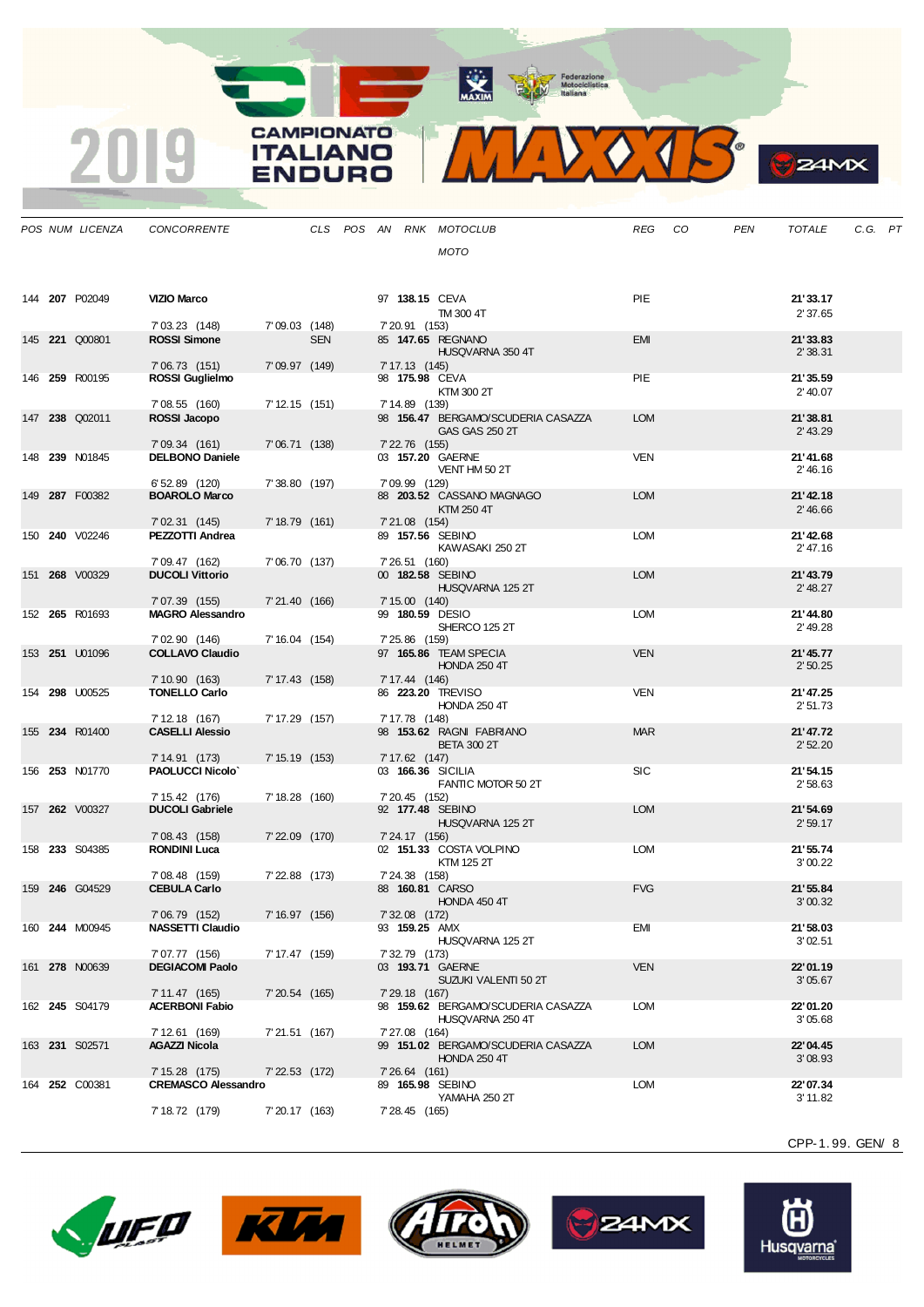**CAMPIONATO** 

**ITALIANO** 

**ENDURO** 

2019



**B**<sub>z</sub>amx

|  | POS NUM LICENZA       | <b>CONCORRENTE</b>                          |                  |            |  |                 | CLS POS AN RNK MOTOCLUB                             | REG        | CO | <b>PEN</b> | <b>TOTALE</b>         | C.G. PT |  |
|--|-----------------------|---------------------------------------------|------------------|------------|--|-----------------|-----------------------------------------------------|------------|----|------------|-----------------------|---------|--|
|  |                       |                                             |                  |            |  |                 | <b>MOTO</b>                                         |            |    |            |                       |         |  |
|  |                       |                                             |                  |            |  |                 |                                                     |            |    |            |                       |         |  |
|  |                       |                                             |                  |            |  |                 |                                                     |            |    |            |                       |         |  |
|  | 165 255 P00785        | <b>BENINI Stefano</b>                       |                  |            |  |                 | 87 169.11 LA MARCA TREVIGIANA                       | <b>VEN</b> |    |            | 22'08.68              |         |  |
|  |                       |                                             |                  |            |  |                 | SHERCO 250 2T                                       |            |    |            | 3' 13.16              |         |  |
|  |                       | 7' 13.76 (171)                              | 7'21.53 (168)    |            |  | 7' 33.39 (174)  |                                                     |            |    |            |                       |         |  |
|  | 166 305 U04639        | <b>SILVESTRI Nicola</b>                     |                  |            |  |                 | 93 231.40 GIALLO 23 YOUNG                           | <b>LOM</b> |    |            | 22' 11.65             |         |  |
|  |                       |                                             |                  |            |  |                 | KTM 250 4T                                          |            |    |            | 3' 16.13              |         |  |
|  |                       | 7' 18.44 (178)                              | 7' 22.97 (174)   |            |  | 7' 30.24 (169)  |                                                     |            |    |            |                       |         |  |
|  | 167 311 S03653        | <b>CARRARA Yuri</b>                         |                  |            |  |                 | 86 252.08 COSTA VOLPINO<br><b>BETA 250 2T</b>       | <b>LOM</b> |    |            | 22' 12.49<br>3' 16.97 |         |  |
|  |                       | 7' 31.86 (199)                              | 7'21.78 (169)    |            |  | 7' 18.85 (149)  |                                                     |            |    |            |                       |         |  |
|  | 168 295 S02547        | <b>BELOMETTI Matteo</b>                     |                  |            |  |                 | 94 210.69 LAGO D'ISEO                               | <b>LOM</b> |    |            | 22' 13.18             |         |  |
|  |                       |                                             |                  |            |  |                 | KTM 250 2T                                          |            |    |            | 3' 17.66              |         |  |
|  |                       | 7' 19.80 (182)                              | 7' 24.30 (175)   |            |  | 7' 29.08 (166)  |                                                     |            |    |            |                       |         |  |
|  | 169 264 Q01233        | <b>SAVIO Daniele</b>                        |                  |            |  |                 | 00 179.65 MX REVEL                                  | <b>LOM</b> |    |            | 22' 13.20             |         |  |
|  |                       | 7' 18.01 (177)                              | $7'28.16$ (181)  |            |  | 7' 27.03 (163)  | TM 125 2T                                           |            |    |            | 3' 17.68              |         |  |
|  | 170 280 U04729        | <b>GUIZZETTI Davide</b>                     |                  | SEN        |  |                 | 89 195.31 COSTA VOLPINO                             | <b>LOM</b> |    |            | 22' 13.93             |         |  |
|  |                       |                                             |                  |            |  |                 | HUSQVARNA 300 2T                                    |            |    |            | 3' 18.41              |         |  |
|  |                       | 7' 13.28 (170)                              | 7' 19.56 (162)   |            |  | 7'41.09 (182)   |                                                     |            |    |            |                       |         |  |
|  | 171 285 R00871        | <b>BIANCHI Luca</b>                         |                  |            |  |                 | 98 201.13 GIALLO 23 YOUNG                           | <b>LOM</b> |    |            | 22' 16.38             |         |  |
|  |                       |                                             |                  |            |  |                 | TM 300 2T                                           |            |    |            | 3'20.86               |         |  |
|  | 172 243 100179        | 7' 19.95 (183)<br><b>CICCOTTI Francesco</b> | 7' 27.19 (177)   |            |  | 7' 29.24 (168)  | 96 158.48 PAOLO BIANCHI                             | <b>LOM</b> |    |            | 22' 16.44             |         |  |
|  |                       |                                             |                  |            |  |                 | KTM 250 2T                                          |            |    |            | 3'20.92               |         |  |
|  |                       | 7' 14.98 (174)                              | 7' 26.57 (176)   |            |  | 7' 34.89 (176)  |                                                     |            |    |            |                       |         |  |
|  | 173 270 Q03987        | <b>ROSSIN Davide</b>                        |                  | <b>SEN</b> |  |                 | 86 184.55 LAGO D'ISEO                               | <b>LOM</b> |    |            | 22' 19.68             |         |  |
|  |                       |                                             |                  |            |  |                 | HUSQVARNA 250 4T                                    |            |    |            | 3'24.16               |         |  |
|  |                       | 7' 14.46 (172)                              | 7'30.96 (184)    |            |  | 7' 34.26 (175)  |                                                     |            |    |            |                       |         |  |
|  | 174 <b>248</b> T00293 | PILLI Sergio                                |                  |            |  | 01 161.83 AMX   | KTM 125 2T                                          | EMI        |    |            | 22' 20.11<br>3'24.59  |         |  |
|  |                       | 7' 20.55 (185)                              | 7'09.02 (147)    |            |  | 7' 50.54 (199)  |                                                     |            |    |            |                       |         |  |
|  | 175 247 Q01057        | <b>CORRADO Andrea</b>                       |                  |            |  |                 | 87 161.00 TRIESTE                                   | <b>FVG</b> |    |            | 22' 20.19             |         |  |
|  |                       |                                             |                  |            |  |                 | TM 300 2T                                           |            |    |            | 3'24.67               |         |  |
|  |                       | 7' 21.71 (187)                              | 7' 20.42 (164)   |            |  | $7'38.06$ (181) |                                                     |            |    |            |                       |         |  |
|  | 176 266 T02816        | <b>MARRAS Roberto</b>                       |                  |            |  |                 | 94 181.34 SINISCOLA<br>SHERCO 300 4T                | <b>SAR</b> |    |            | 22' 22.23<br>3'26.71  |         |  |
|  |                       | 7'21.30 (186)                               | 7' 28.90 (182)   |            |  | 7' 32.03 (171)  |                                                     |            |    |            |                       |         |  |
|  | 177 293 Q02846        | <b>ATTORNI Mirco</b>                        |                  |            |  |                 | 94 209.41 PISTON ROVENTI                            | <b>VEN</b> |    |            | 22' 24.44             |         |  |
|  |                       |                                             |                  |            |  |                 | HUSQVARNA 250 4T                                    |            |    |            | 3'28.92               |         |  |
|  |                       | 7' 11.66 (166)                              | $7' 22.22$ (171) |            |  | 7' 50.56 (200)  |                                                     |            |    |            |                       |         |  |
|  | 178 284 R03710        | <b>COSTA Claudio</b>                        |                  |            |  |                 | 93 200.28 VARZI                                     | <b>LOM</b> |    |            | 22' 26.55             |         |  |
|  |                       | 7' 22.16 (189)                              | 7' 27.80 (180)   |            |  | 7' 36.59 (179)  | KTM 250 4T                                          |            |    |            | 3'31.03               |         |  |
|  | 179 281 F00400        | <b>GIGANTI Giulio</b>                       |                  |            |  |                 | 87 195.42 A.M. ARETINA                              | <b>TOS</b> |    |            | 22' 26.56             |         |  |
|  |                       |                                             |                  |            |  |                 | KTM 350 4T                                          |            |    |            | 3'31.04               |         |  |
|  |                       | 7' 27.03 (193)                              | 7' 27.53 (179)   |            |  | 7' 32.00 (170)  |                                                     |            |    |            |                       |         |  |
|  | 180 335 R03619        | <b>RODONDI Mirko</b>                        |                  |            |  |                 | 95 341.59 GIALLO 23 YOUNG                           | <b>LOM</b> |    |            | 22'38.23              |         |  |
|  |                       | 7' 32.33 (201)                              |                  |            |  |                 | HUSQVARNA 250 4T                                    |            |    |            | 3' 42.71              |         |  |
|  | 181 261 M00387        | <b>BOSSI Matteo</b>                         | 7' 29.79 (183)   |            |  | 7' 36.11 (177)  | 87 177.35 VALLI OLTREPO                             | <b>LOM</b> |    |            | 22' 40.66             |         |  |
|  |                       |                                             |                  |            |  |                 | SHERCO 250 2T                                       |            |    |            | 3' 45.14              |         |  |
|  |                       | 7'21.92 (188)                               | $7'32.45$ (185)  |            |  | 7' 46.29 (190)  |                                                     |            |    |            |                       |         |  |
|  | 182 322 S00536        | <b>GUIDUCCI Michele</b>                     |                  |            |  |                 | 85 266.82 COLLINA MOTORI                            | EMI        |    |            | 22' 42.90             |         |  |
|  |                       |                                             |                  |            |  |                 | KTM 250 4T                                          |            |    |            | 3' 47.38              |         |  |
|  |                       | 7' 19.17 (180)                              | 7' 37.17 (193)   |            |  | 7' 46.56 (192)  | 98 344.22 COSTA VOLPINO                             | <b>LOM</b> |    |            | 22' 47.20             |         |  |
|  | 183 336 R00986        | <b>ZERLA Luca</b>                           |                  |            |  |                 | KTM 250 2T                                          |            |    |            | 3'51.68               |         |  |
|  |                       | 7' 33.24 (203)                              | 7' 36.96 (192)   |            |  | 7'37.00 (180)   |                                                     |            |    |            |                       |         |  |
|  | 184 274 G08116        | <b>CABINI Raffaella Fiamma</b>              |                  |            |  |                 | 96 187.36 FAST TEAM                                 | <b>LOM</b> |    |            | 22' 47.79             |         |  |
|  |                       |                                             |                  |            |  |                 | <b>BETA 125 2T</b>                                  |            |    |            | 3'52.27               |         |  |
|  |                       | 7' 24.82 (190)                              | 7' 32.93 (187)   |            |  | 7' 50.04 (198)  |                                                     |            |    |            |                       |         |  |
|  | 185 302 U04778        | <b>CIMA POLITI Paolo</b>                    |                  | <b>SEN</b> |  |                 | 95 225.92 TRIAL DAVID FORNAROLI<br>HUSQVARNA 350 4T | <b>EMI</b> |    |            | 22' 48.93<br>3'53.41  |         |  |
|  |                       | 7' 30.41 (196)                              | $7'36.33$ (191)  |            |  | 7' 42.19 (184)  |                                                     |            |    |            |                       |         |  |
|  |                       |                                             |                  |            |  |                 |                                                     |            |    |            |                       |         |  |









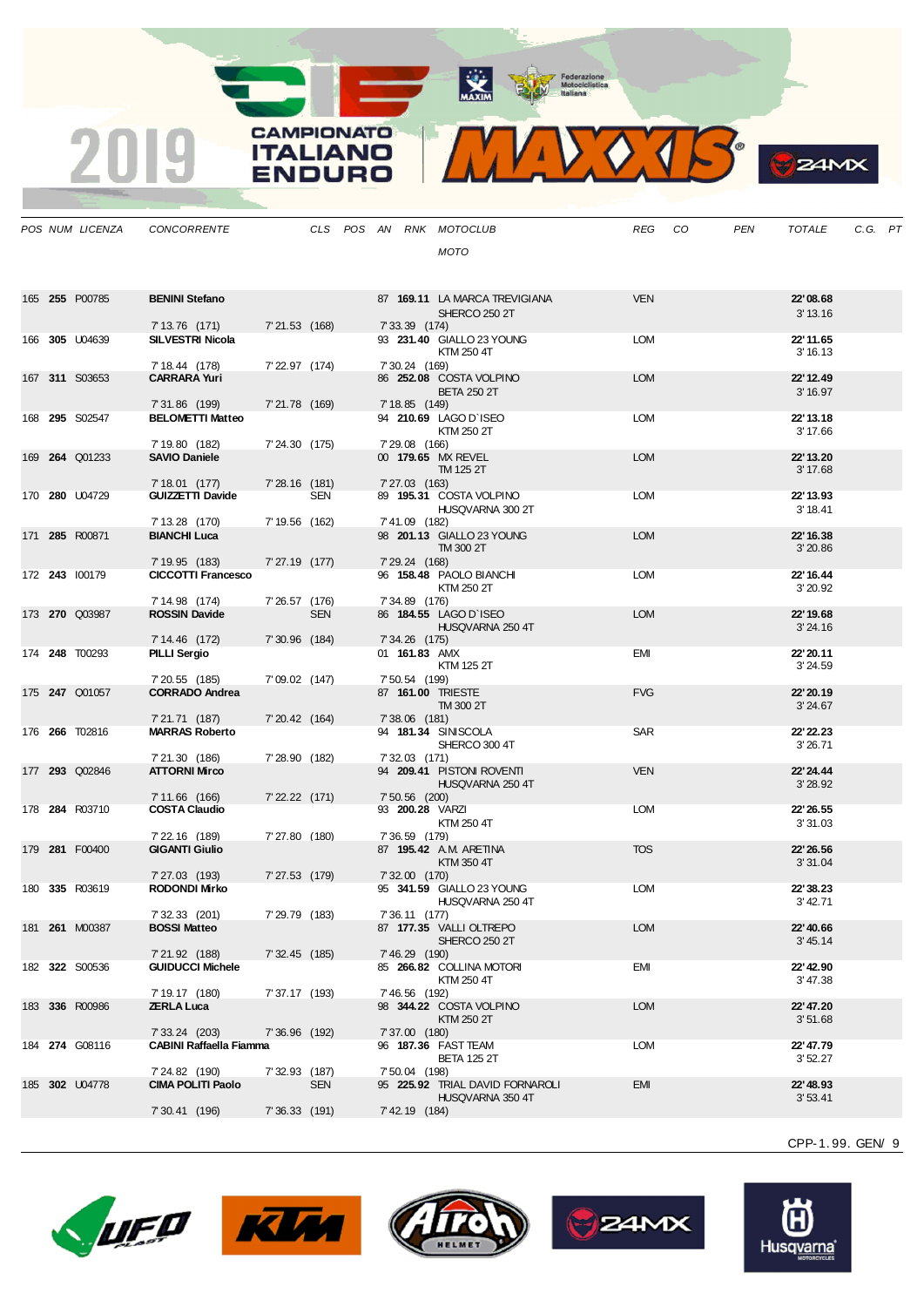**CAMPIONATO** 

**ITALIANO** ENDURO

2019



| <b>ZIMX</b> |
|-------------|
|             |

|  | POS NUM LICENZA       | <b>CONCORRENTE</b>                        |                  |            |  |                 | CLS POS AN RNK MOTOCLUB                            | <b>REG</b> | CO | PEN | <b>TOTALE</b>         | C.G. PT |  |
|--|-----------------------|-------------------------------------------|------------------|------------|--|-----------------|----------------------------------------------------|------------|----|-----|-----------------------|---------|--|
|  |                       |                                           |                  |            |  |                 | <b>MOTO</b>                                        |            |    |     |                       |         |  |
|  |                       |                                           |                  |            |  |                 |                                                    |            |    |     |                       |         |  |
|  | 186 299 S03456        | <b>GUERRA Alessandro</b>                  |                  |            |  |                 | 04 224.63 BERGAMO                                  | <b>LOM</b> |    |     | 22' 50.73             |         |  |
|  |                       |                                           |                  |            |  |                 | SUZUKI VALENTI 50 2T                               |            |    |     | 3'55.21               |         |  |
|  |                       | 7' 30.74 (197)                            | 7'35.56 (190)    |            |  | 7' 44.43 (187)  |                                                    |            |    |     |                       |         |  |
|  | 187 282 R00590        | <b>PAGANELLI Luca</b>                     |                  | <b>UND</b> |  |                 | 02 196.81 PONTE DELL'OLIO<br>HUSQVARNA 125 2T      | <b>EMI</b> |    |     | 22' 51.57<br>3'56.05  |         |  |
|  |                       | 7' 36.81 (210)                            | 7'27.51 (178)    |            |  | 7' 47.25 (194)  |                                                    |            |    |     |                       |         |  |
|  | 188 271 R04496        | <b>MUSSINI Lorenzo</b>                    |                  |            |  |                 | 94 185.40 REGNANO                                  | EMI        |    |     | 22' 53.91             |         |  |
|  |                       | 7' 36.23 (208)                            | 7'33.60 (188)    |            |  | 7' 44.08 (186)  | KTM 125 2T                                         |            |    |     | 3'58.39               |         |  |
|  | 189 272 C00583        | <b>SAPPINO Anna</b>                       |                  |            |  |                 | 74 186.13 ALTASERRA                                | <b>PIE</b> |    |     | 22' 54.29             |         |  |
|  |                       | 7' 29.65 (195)                            |                  |            |  |                 | BETAMOTOR 200 2T                                   |            |    |     | 3'58.77               |         |  |
|  | 190 <b>258</b> M02812 | <b>CANNATA Nicola</b>                     | 7'38.21(195)     | <b>UND</b> |  | 7' 46.43 (191)  | 96 174.27 LAGO D'ISEO                              | LOM        |    |     | 22'56.16              |         |  |
|  |                       |                                           |                  |            |  |                 | HUSQVARNA 250 4T                                   |            |    |     | 4'00.64               |         |  |
|  | 191 339 V00984        | 7' 26.88 (192)<br><b>GNUTTI Paolo</b>     | 7' 44.72 (205)   |            |  | 7' 44.56 (188)  | 01 S.R. LUMEZZANE                                  | <b>LOM</b> |    |     | 22' 57.52             |         |  |
|  |                       |                                           |                  |            |  |                 | <b>BETA 125 2T</b>                                 |            |    |     | 4'02.00               |         |  |
|  |                       | 7' 34.00 (205)                            | 7'35.00 (189)    |            |  | 7' 48.52 (195)  |                                                    |            |    |     | 22' 59.08             |         |  |
|  | 192 307 U03551        | <b>PEZZOTTI Mirko</b>                     |                  |            |  |                 | 97 237.44 COSTA VOLPINO<br>KTM 250 4T              | <b>LOM</b> |    |     | 4'03.56               |         |  |
|  |                       | 7'31.98 (200)                             | 7'41.98 (202)    |            |  | 7' 45.12 (189)  |                                                    |            |    |     |                       |         |  |
|  | 193 304 100234        | <b>DEROCCHI Riccardo</b>                  |                  |            |  |                 | 96 227.81 VAL SAN MARTINO<br>KTM 250 2T            | <b>LOM</b> |    |     | 22' 59.74<br>4'04.22  |         |  |
|  |                       | 7' 36.57 (209)                            | $7' 41.27$ (201) |            |  | 7' 41.90 (183)  |                                                    |            |    |     |                       |         |  |
|  | 194 310 T02608        | <b>MAURI Mattia</b>                       |                  |            |  |                 | 98 251.95 VAL SAN MARTINO                          | <b>LOM</b> |    |     | 22' 59.81             |         |  |
|  |                       | 7' 33.96 (204)                            | 7'42.47 (203)    |            |  | 7' 43.38 (185)  | KTM 250 2T                                         |            |    |     | 4'04.29               |         |  |
|  | 195 277 N02675        | <b>SIGNETTI Alessia</b>                   |                  |            |  |                 | 91 192.11 GRANOZZO CON MONTICELLO                  | <b>PIE</b> |    |     | 23'02.25              |         |  |
|  |                       | $7'38.05$ (212)                           | 7' 37.38 (194)   |            |  | 7' 46.82 (193)  | KTM 250 2T                                         |            |    |     | 4'06.73               |         |  |
|  | 196 327 V01389        | <b>COSTAMAGNA Diego</b>                   |                  |            |  |                 | 02 287.04 MAJOR MOTOR                              | PIE        |    |     | 23'05.31              |         |  |
|  |                       |                                           |                  |            |  |                 | KTM 125 2T                                         |            |    |     | 4'09.79               |         |  |
|  | 197 276 L03103        | 7' 26.19 (191)<br><b>LUCOTTI Federico</b> | 7'39.09 (198)    |            |  | 8'00.03 (205)   | 90 191.92 VARZI                                    | <b>LOM</b> |    |     | 23' 10.59             |         |  |
|  |                       |                                           |                  |            |  |                 | HONDA 300 4T                                       |            |    |     | 4' 15.07              |         |  |
|  | 198 312 V03697        | 7' 32.41 (202)<br><b>ZUBANI Michele</b>   | 7'40.98 (200)    |            |  | 7' 57.20 (202)  | 96 252.99 GARDONE V.T.                             | <b>LOM</b> |    |     | 23' 12.37             |         |  |
|  |                       |                                           |                  |            |  |                 | KTM 350 4T                                         |            |    |     | 4' 16.85              |         |  |
|  |                       | 8'03.22 (223)                             | 7' 32.74 (186)   |            |  | 7' 36.41 (178)  |                                                    |            |    |     |                       |         |  |
|  | 199 303 G10286        | <b>MARENZI Andrea</b>                     |                  |            |  |                 | 98 226.22 BERGAMO/SCUDERIA SERIATE MC<br>TM 300 2T | <b>LOM</b> |    |     | 23' 17.02<br>4'21.50  |         |  |
|  |                       | 7' 37.30 (211)                            | 7' 42.84 (204)   |            |  | $7'56.88$ (201) |                                                    |            |    |     |                       |         |  |
|  | 200 323 N01843        | <b>PEGORARO Elia</b>                      |                  |            |  |                 | 04 275.37 GAERNE<br><b>BETA 50 2T</b>              | <b>VEN</b> |    |     | 23' 18.04<br>4' 22.52 |         |  |
|  |                       | 7' 35.93 (207)                            | 7'39.74 (199)    |            |  | 8'02.37 (207)   |                                                    |            |    |     |                       |         |  |
|  | 201 324 U01908        | <b>TAMBUSSI Giacomo</b>                   |                  |            |  |                 | 00 281.40 VARZI                                    | <b>LOM</b> |    |     | 23'22.94              |         |  |
|  |                       | 7' 43.94 (217)                            | 7' 50.13 (208)   |            |  | 7' 48.87 (197)  | YAMAHA 250 2T                                      |            |    |     | 4' 27.42              |         |  |
|  | 202 232 P04113        | <b>SFONDRINI Giorgio</b>                  |                  | <b>UND</b> |  |                 | 97 151.19 LAGO D'ISEO                              | <b>LOM</b> |    |     | 23' 23.84             |         |  |
|  |                       |                                           |                  |            |  |                 | HUSQVARNA 350 4T                                   |            |    |     | 4'28.32               |         |  |
|  | 203 321 N03033        | 7' 19.72 (181)<br>LAZZARINO Sabrina       | 8'04.47 (213)    |            |  | 7' 59.65 (204)  | 01 266.79 VITTORIO ALFIERI                         | PIE        |    |     | 23'51.10              |         |  |
|  |                       |                                           |                  |            |  |                 | <b>BETA 125 2T</b>                                 |            |    |     | 4'55.58               |         |  |
|  | 204 334 U04730        | 7' 40.59 (214)<br>PAPPALARDO Andrea       | 8'03.70 (212)    | SEN        |  | 8'06.81 (208)   | 91 340.43 COSTA VOLPINO                            | LOM        |    |     | 23'51.79              |         |  |
|  |                       |                                           |                  |            |  |                 | HUSQVARNA 300 2T                                   |            |    |     | 4'56.27               |         |  |
|  |                       | 7' 52.09 (220)                            | 7' 58.43 (210)   |            |  | 8'01.27 (206)   |                                                    |            |    |     |                       |         |  |
|  | 205 289 P01338        | <b>SERVENTI Simone</b>                    |                  |            |  |                 | 85 205.39 INTIMIANO N. NOSEDA<br>YAMAHA 250 4T     | <b>LOM</b> |    |     | 23' 55.23<br>4'59.71  |         |  |
|  |                       | 8' 28.15 (229)                            | 7' 38.41 (196)   |            |  | 7' 48.67 (196)  |                                                    |            |    |     |                       |         |  |
|  | 206 328 P03044        | <b>MATTI Daniele</b>                      |                  |            |  |                 | 03 290.17 PAVIA<br>FANTIC MOTOR 50 2T              | LOM        |    |     | 23'56.78<br>5'01.26   |         |  |
|  |                       | 7' 44.47 (218)                            | 8' 14.87 (217)   |            |  | 7' 57.44 (203)  |                                                    |            |    |     |                       |         |  |
|  |                       |                                           |                  |            |  |                 |                                                    |            |    |     |                       |         |  |











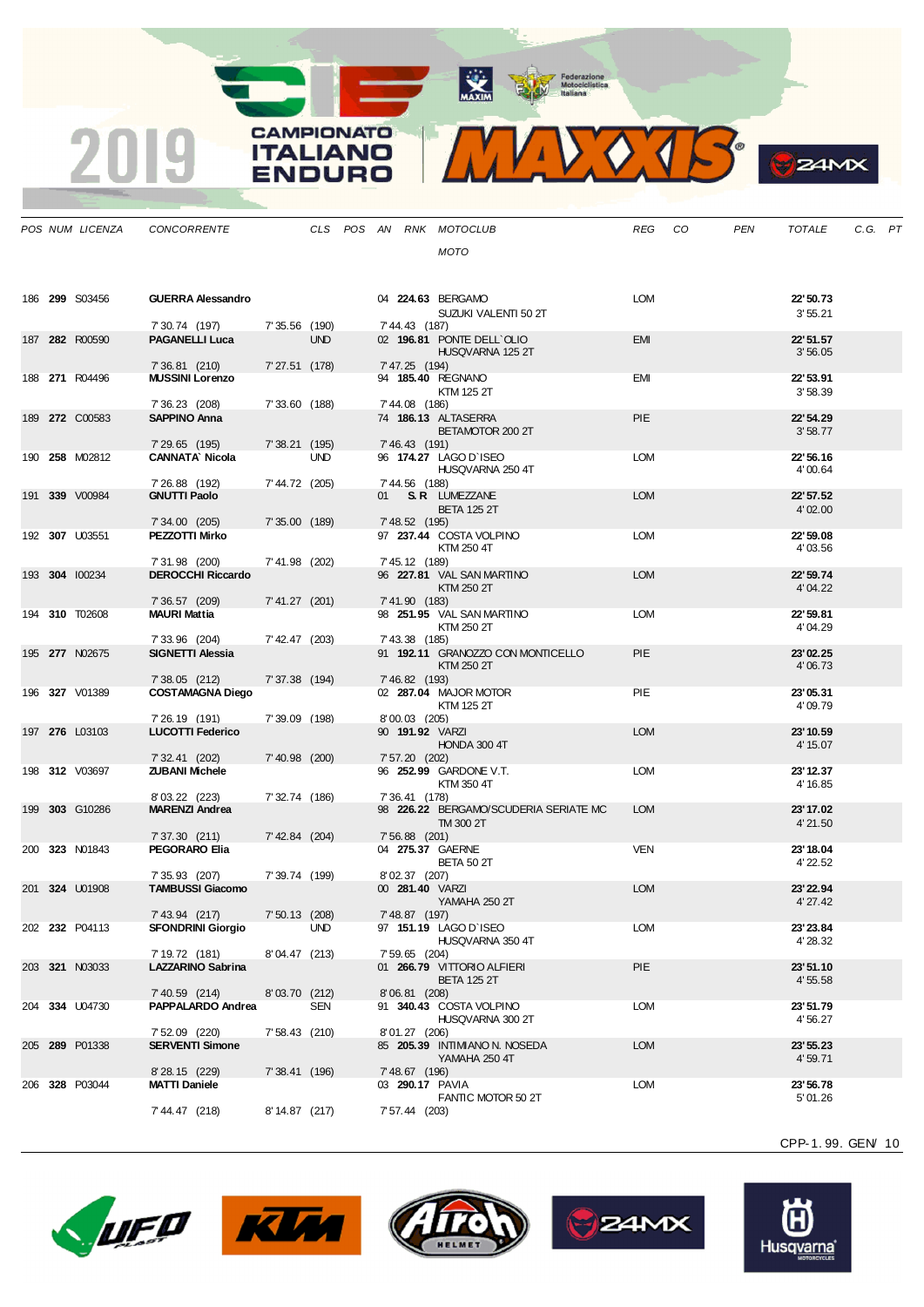**CAMPIONATO** 

**ITALIANO** ENDURO

2019



| חו<br>c |
|---------|
|         |

|              | POS NUM LICENZA   | CONCORRENTE                                |                  |     |    |                    | CLS POS AN RNK MOTOCLUB                               | REG        | CO                           | <b>PEN</b> | <b>TOTALE</b>         | C.G. PT |  |
|--------------|-------------------|--------------------------------------------|------------------|-----|----|--------------------|-------------------------------------------------------|------------|------------------------------|------------|-----------------------|---------|--|
|              |                   |                                            |                  |     |    |                    | <b>MOTO</b>                                           |            |                              |            |                       |         |  |
|              |                   |                                            |                  |     |    |                    |                                                       |            |                              |            |                       |         |  |
|              | 207 300 N02371    | <b>MANZOTTI Francesco</b>                  |                  |     |    |                    | 03 224.68 OSTRA                                       | <b>MAR</b> |                              |            | 24'02.27              |         |  |
|              |                   | 7' 57.09 (222)                             | 7' 47.45 (207)   |     |    | 8' 17.73 (211)     | FANTIC MOTOR 50 2T                                    |            |                              |            | 5'06.75               |         |  |
|              | 208 331 R02220    | <b>DI MARTINO Nicolo'</b>                  |                  |     |    |                    | 98 323.80 PAVIA                                       | <b>LOM</b> |                              |            | 24'03.97              |         |  |
|              |                   | 7'39.66 (213)                              | 8'07.65 (214)    |     |    | 8' 16.66 (210)     | KTM 300 2T                                            |            |                              |            | 5'08.45               |         |  |
|              | 209 337 V01387    | <b>DOVETTA Edoardo</b>                     |                  |     |    |                    | 03 370.47 MAJOR MOTOR                                 | <b>PIE</b> |                              |            | 24' 25.64             |         |  |
|              |                   |                                            |                  |     |    |                    | KTM 125 2T                                            |            |                              |            | 5'30.12               |         |  |
|              | 210 320 V00055    | 7' 51.87 (219)<br>GIOZZI Denis             | $8' 18.84$ (218) |     |    | 8' 14.93 (209)     | 95 266.00 BERGAMO/SCUDERIA CASAZZA                    | <b>LOM</b> |                              |            | 24'27.64              |         |  |
|              |                   |                                            |                  |     |    |                    | KTM 250 4T                                            |            |                              |            | 5' 32.12              |         |  |
|              | 211 330 U00076    | 7' 56.29 (221)<br><b>DIMONDO Nicola</b>    | 8'08.43(215)     |     |    | 8' 22.92 (212)     | 03 310.17 RS 77                                       | <b>LOM</b> |                              |            | 24' 29.69             |         |  |
|              |                   |                                            |                  |     |    |                    | HUSQVARNA 125 2T                                      |            |                              |            | 5' 34.17              |         |  |
|              | 212 297 S04848    | 7' 41.97 (215)<br><b>CALLEGHER Alberto</b> | $7'59.24$ (211)  | SEN |    | 8' 48.48 (214)     | 93 220.34 MANZANO                                     | <b>FVG</b> |                              |            | 24' 30.46             |         |  |
|              |                   |                                            |                  |     |    |                    | HUSQVARNA 250 2T                                      |            |                              |            | 5' 34.94              |         |  |
|              |                   | 7' 42.62 (216)                             | 7' 47.29 (206)   |     |    | $9'00.55$ (215)    |                                                       |            |                              |            |                       |         |  |
|              | 213 313 T01105    | <b>GOLDANIGA Francesco</b>                 |                  |     |    |                    | 03 253.18 A.M.C. 93<br>VALENTI 50 2T                  | <b>LOM</b> |                              |            | 24' 32.75<br>5' 37.23 |         |  |
|              |                   | 8'11.41 (227)                              | $7'57.59$ (209)  |     |    | 8' 23.75 (213)     |                                                       |            |                              |            |                       |         |  |
|              | 214 292 S02720    | <b>PERLETTI Luca</b>                       |                  |     |    |                    | 98 209.11 LAGO D'ISEO<br>KTM 125 2T                   | <b>LOM</b> |                              |            | 24'50.97<br>5'55.45   |         |  |
|              |                   | 7' 34.16 (206)                             | $9'50.12$ (220)  |     |    | 7' 26.69 (162)     |                                                       |            |                              |            |                       |         |  |
|              | 215 326 T01078    | <b>FAZIO Stefano</b>                       |                  |     |    |                    | 99 284.35 GENTLEMEN MOTO CLUB<br>TM 125 2T            | LIG.       |                              |            | 25' 52.30<br>6'56.78  |         |  |
|              |                   | 8'06.01 (224)                              | $8'24.04$ (219)  |     |    | $9'$ 22.25 $(216)$ |                                                       |            |                              |            |                       |         |  |
|              | 216 338 V01358    | <b>GOTTI Giorgio</b>                       |                  |     |    |                    | 03 373.15 MOTORACE TREVIGLIO<br>VENT HM 50 2T         | <b>LOM</b> |                              |            | 26' 58.77<br>8'03.25  |         |  |
|              |                   | 8' 15.88 (228)                             | 8'10.29(216)     |     |    | 10'32.60 (217)     |                                                       |            |                              |            |                       |         |  |
| NON ARRIVATI |                   |                                            |                  |     |    |                    |                                                       |            |                              |            |                       |         |  |
|              |                   |                                            |                  |     |    |                    |                                                       |            |                              |            |                       |         |  |
|              | 70 100111         | <b>MANCUSO Giuliano</b>                    |                  |     | 96 |                    | 41.83 MOTOCLUB DELLO STRETTO ME<br><b>BETA 250 2T</b> |            | SIC RIT CO2 - CO 2 - PADDOCK |            |                       |         |  |
|              |                   | 6'37.19(60)                                |                  |     |    |                    |                                                       |            |                              |            |                       |         |  |
|              | 145 G06344        | PELLIZZARO Davide                          |                  |     | 99 |                    | 98.98 TRIAL DAVID FORNAROLI<br><b>HONDA 250 4T</b>    |            | EMI RIT CT3 - CROSS TEST 3   |            |                       |         |  |
|              |                   | 6'33.78(39)                                | 6'34.20(41)      |     |    |                    |                                                       |            |                              |            |                       |         |  |
|              | 154 L00440        | <b>PIETRANERA Matteo</b>                   |                  |     |    |                    | 92 105.61 PAVIA                                       |            | LOM RIT CO4 - CO 4 - PADDOCK |            |                       |         |  |
|              |                   | $6'51.98$ (117)                            | 7'16.95(155)     |     |    |                    | KTM 250 2T                                            |            |                              |            |                       |         |  |
|              | 157 R01751        | <b>GIOVANARDI Giovanni</b>                 |                  |     |    | 96 108.26 AMX      |                                                       |            | EMI RIT CO3 - CO 3           |            |                       |         |  |
|              |                   | 6'35.62(48)                                |                  |     |    |                    | KTM 350 4T                                            |            |                              |            |                       |         |  |
|              | 165 G01335        | <b>ANDREINI Mattia</b>                     |                  |     |    |                    | 94 112.79 VALDISIEVE                                  |            | TOS RIT ET3 - ENDURO TEST 3  |            |                       |         |  |
|              |                   | 6'39.04(67)                                | 6'44.04 (85)     |     |    |                    | <b>BETA 250 2T</b>                                    |            |                              |            |                       |         |  |
|              | <b>182 G01270</b> | <b>CECCATO Alex</b>                        |                  | UND |    |                    | 98 121.90 GAERNE                                      |            | VEN RIT CO3 - CO 3           |            |                       |         |  |
|              |                   | $6'$ 40.29 $(72)$                          |                  |     |    |                    | HUSQVARNA 250 4T                                      |            |                              |            |                       |         |  |
|              | 191 Q01270        | <b>CAROLI Gianluca</b>                     |                  |     |    |                    | 99 127.11 BERGAMO/SCUDERIA CASAZZA                    |            | LOM RIT XT1 - EXTREME TEST 1 |            |                       |         |  |
|              | 202 103855        | <b>IAGLITSCH Tommaso</b>                   |                  |     |    |                    | KTM 250 4T<br>01 135.70 MANZANO                       |            | FVG RIT XT1 - EXTREME TEST 1 |            |                       |         |  |
|              |                   |                                            |                  |     |    |                    | SHERCO 125 2T                                         |            |                              |            |                       |         |  |
|              | 204 Q00914        | <b>RAGGI Luca</b>                          |                  |     |    |                    | 01 136.64 VIGOLZONE<br>TM 125 2T                      |            | EMI RIT XT3 - EXTREME TEST 3 |            |                       |         |  |
|              |                   | 6' 46.37 (98)                              | 7' 06.77 (140)   |     |    | 6' 49.61 (87)      |                                                       |            |                              |            |                       |         |  |
|              | 211 U02018        | <b>CONIGLIARO Andrea</b>                   |                  |     |    |                    | 98 139.15 INTIMIANO N. NOSEDA<br>HUSQVARNA 250 4T     |            | LOM RIT CO2 - CO 2 - PADDOCK |            |                       |         |  |
|              |                   | 8'08.57 (225)                              |                  |     |    |                    |                                                       |            |                              |            |                       |         |  |